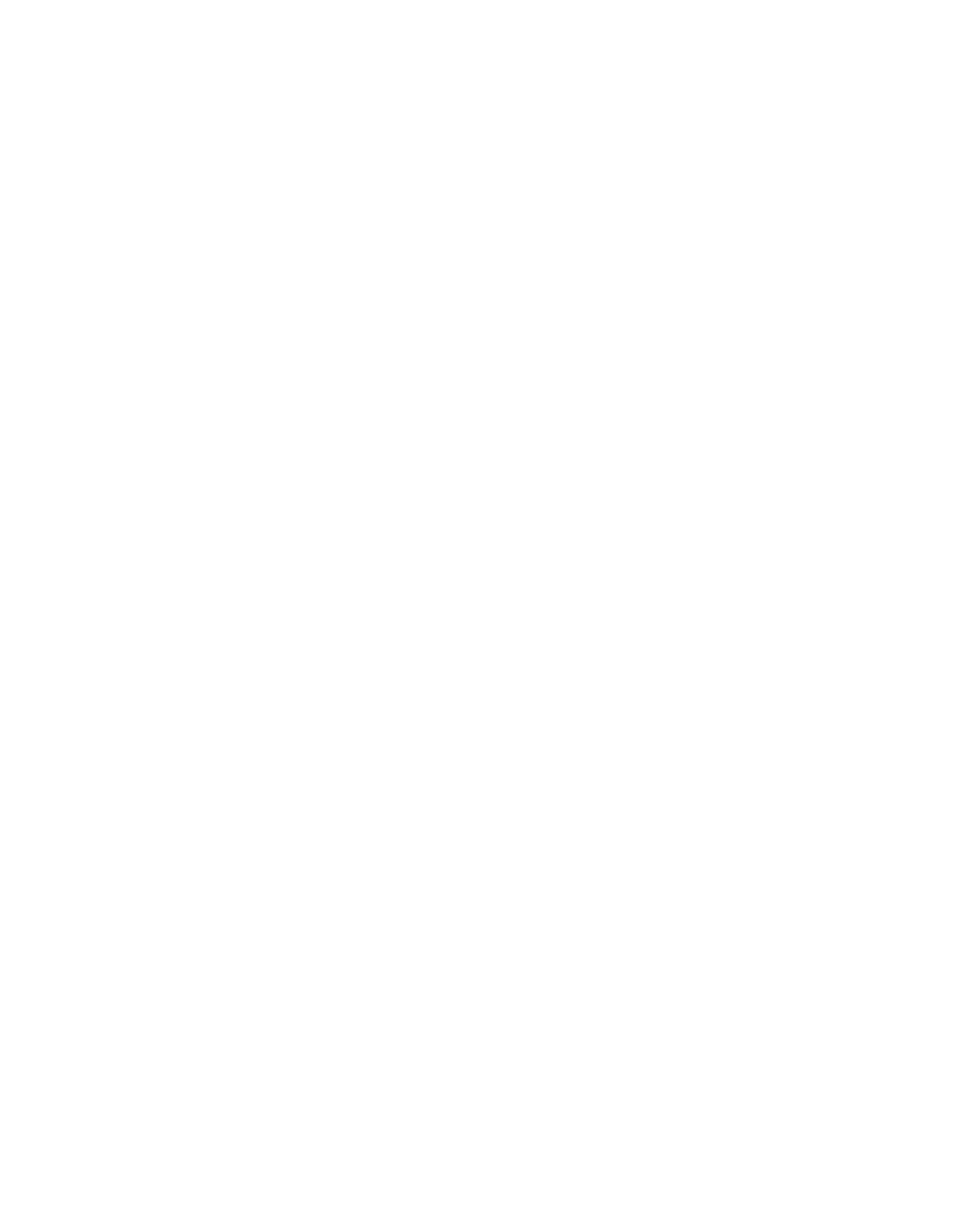

June 30, 2014

# GEF REPORT TO THE TWELFTH MEETING OF THE CONFERENCE OF THE PARTIES TO THE CONVENTION ON BIOLOGICAL DIVERSITY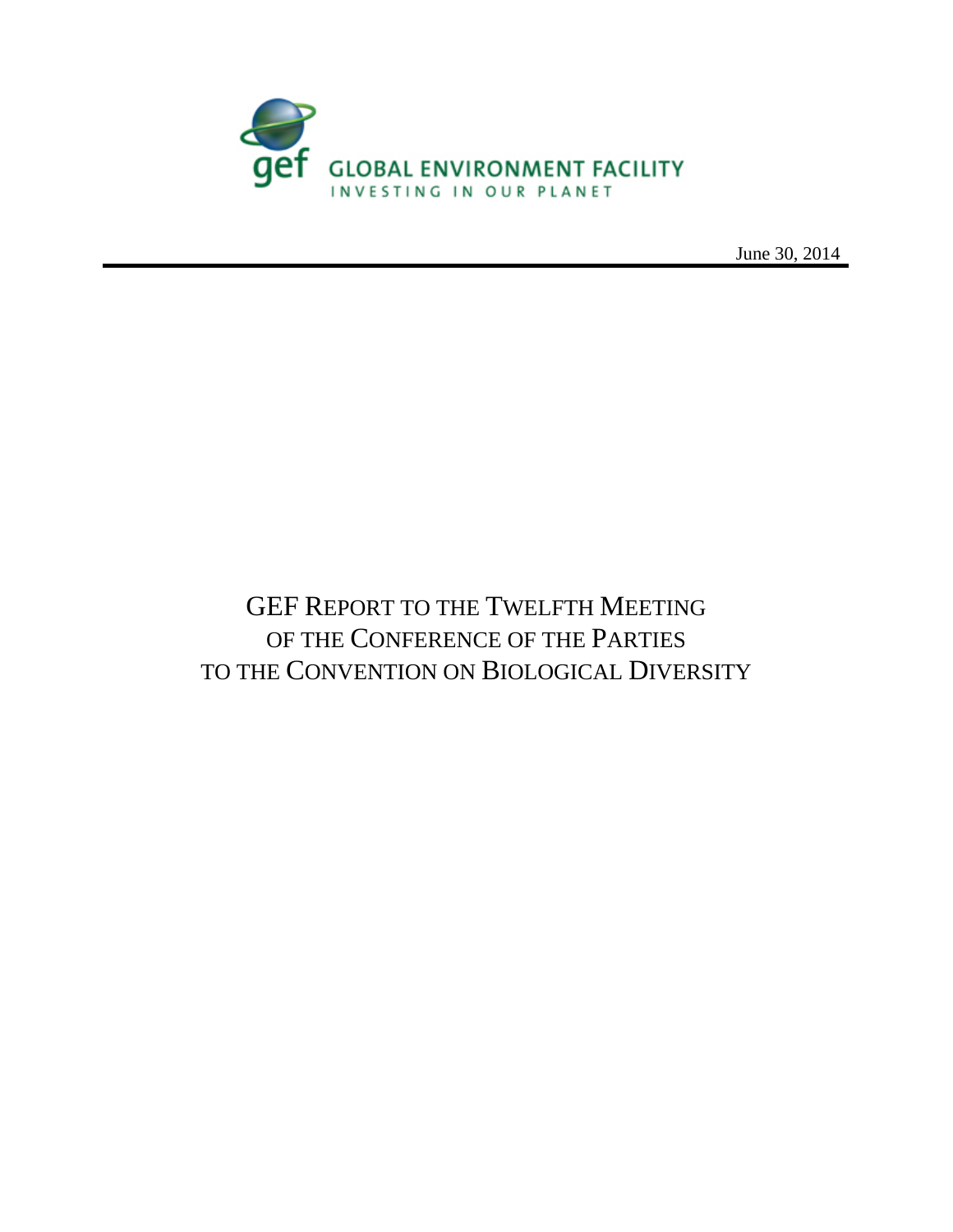#### **EXECUTIVE SUMMARY**

1. This document reports on the activities of the Global Environment Facility (GEF) in the area of biological diversity for the period July 1, 2012 to June 30, 2014; the last 2 years of GEF-5, that are hereafter referred to as the reporting period. The report also provides an overview of programming during the entire GEF-5 period (July 1, 2010 to June 30, 2014.)

2. The GEF, as the institutional structure that carries out the operation of the financial mechanism for the implementation of the Convention on Biological Diversity, provides financing to country driven projects based on guidance received from the Conference of Parties. The report describes the GEF's activities in response to guidance received from the Conference of Parties to the Convention on Biological Diversity at its eleventh session (COP-XI) held in Hyderabad, India, October 8-19, 2012 and the COP-MOP-VI held from October 1-5, 2012 and other relevant decisions of previous COPs. Please see Table 5 in the main report for a detailed report on GEF actions in response to guidance from COP-XI.

3. Between July 1, 2012 and June 30, 2014, the GEF approved 167 projects from the GEF Trust Fund that supported implementation of the CBD and the Cartagena and Nagoya Protocols through stand-alone biodiversity projects and multi-focal area projects. The total GEF resources provided to implement these projects was \$483,223,296, or about 46% of the resources allocated to the biodiversity focal area during GEF-5 (inclusive of agency fees and PPGs). These resources leveraged an additional \$ 1.7 billion in co-financing for the projects from partners including the GEF Agencies, bilateral agencies, recipient countries, private foundations, and the private sector for a total project cost of \$ 2.2 billion (with Agency Fee, without: 2.1 billion) . This resulted in a cofinancing ratio of 1 (GEF): 3.5 (cofinancing with Agency Fee, without 1: 3.8).

4. At the end of GEF-5, \$1,057,226,380 was programmed of the \$1.08 billion dollars allocated to the biodiversity focal area, or 98% of the total resource envelope.

5. Biodiversity programming by the GEF-5 strategy objectives during the reporting period is presented in Table A below.

| Table A. Biodiversity Programming by Strategy Objective During the Reporting Period <sup>1</sup> |                                                                                                                 |  |
|--------------------------------------------------------------------------------------------------|-----------------------------------------------------------------------------------------------------------------|--|
|                                                                                                  | the contract of the contract of the contract of the contract of the contract of the contract of the contract of |  |

| <b>Biodiversity Strategy Objective</b>                          | <b>GEF Amount (US\$)</b> | <b>Cofinance (US\$)</b> |
|-----------------------------------------------------------------|--------------------------|-------------------------|
| BD-1: Improve Sustainability of Protected Area Systems          | 210,067,104              | 886, 421, 917           |
| BD-2: Mainstream Biodiversity Conservation and Sustainable      |                          |                         |
| Use into Production Landscapes/Seascapes and Sectors            | 185,372,436              | 738,609,811             |
| BD-3: Building Capacity for the Implementation of the Cartagena |                          |                         |
| Protocol for Biosafety                                          | 13,663,648               | 26,240,180              |
| BD-4: Build Capacity on Access to Genetic Resources and         |                          |                         |
| <b>Benefit Sharing</b>                                          | 45,119,483               | 108,860,193             |
| BD-5: Integrate CBD Obligations into National Planning          |                          |                         |
| Processes through Enabling Activities (NBSAPs)                  | 5,388,557                | 7,797,421               |
| <b>TOTAL</b>                                                    | 459,611,228              | 1,767,929,522           |

 $\overline{a}$ <sup>1</sup>Programming amounts do not include the agency fee as it is not possible to attribute the fee to a biodiversity strategy objective as these costs cover the entire grant amount. These tables include funding from the Naygoya Protocol Implementation Fund (NPIF) to support implementation of BD-4.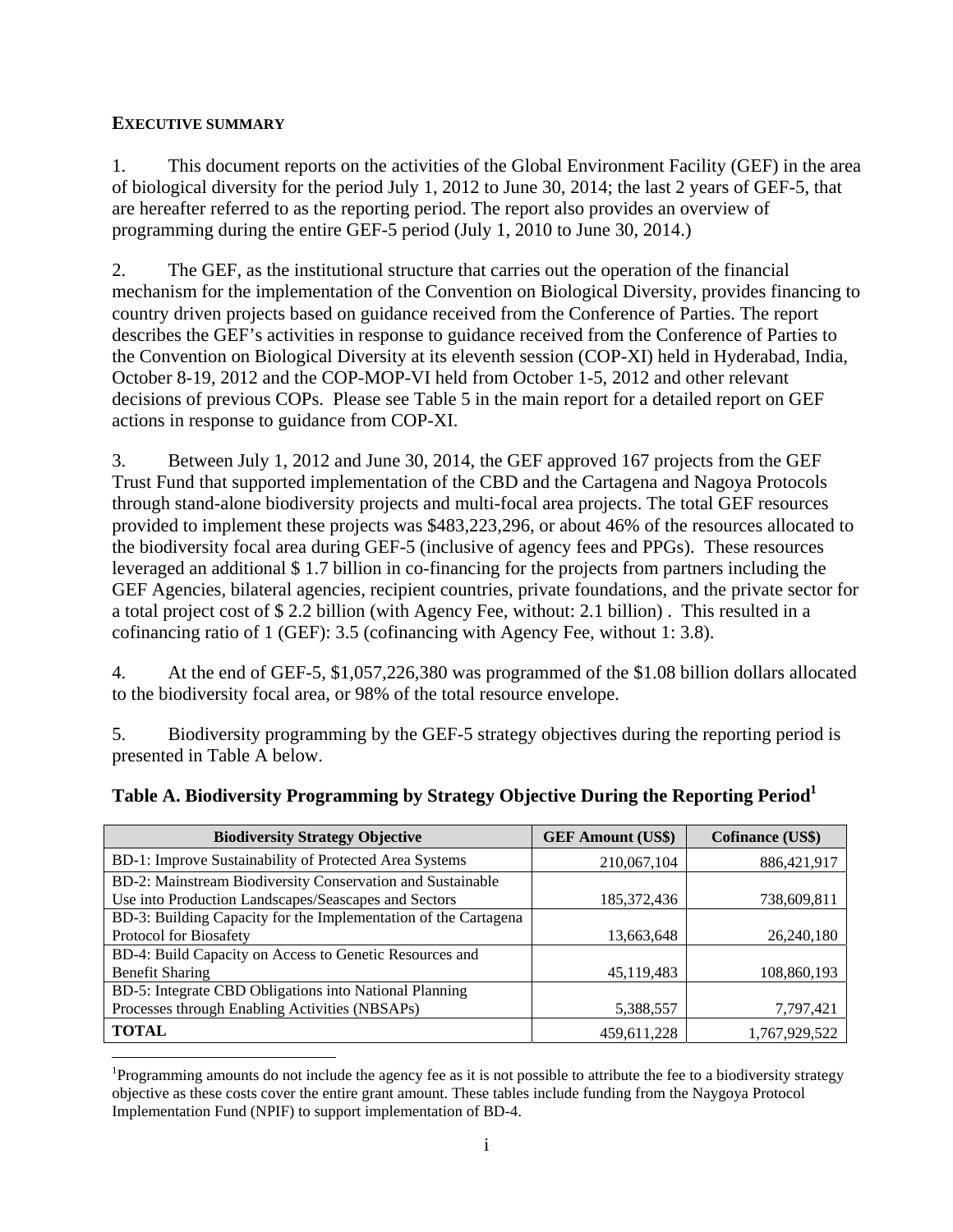6. Countries have prioritized funding for the management of their protected area systems (BD-1) during the last two years of GEF-5 (46% of programming, or \$210 million); however, a considerable amount of funding (40% of programming, or \$185 million) was invested in biodiversity mainstreaming and sustainable use (BD-2). Biosafety programming increased fivefold during the last two years of GEF-5 when compared with the first two years. In addition, programming to support ratification and implementation of the Nagoya Protocol (BD-4) increased by a factor of 17 during the last two years of GEF-5 when compared to the first two years of GEF-5. Overall, more than \$1.7 billion of cofinancing was leveraged by the projects approved during the last two years of GEF-5.

7. Table B below presents biodiversity programming by the GEF-5 biodiversity strategy objectives for all of GEF-5 (2010-2014). Historically, countries have prioritized using their GEF allocation to advance the management of the protected area estate by considerable margins  $($   $\sim$  55-60% to support protected areas management versus ~35-40% to support biodiversity mainstreaming and sustainable use); however, as the table demonstrates during GEF-5 countries have pursued more balanced programming strategies between these two objectives of the biodiversity strategy. Thus, although more total resources have gone towards protected area management the results indicate that there is an increased interest to invest in the management of biodiversity outside the protected area estate when compared to previous phases of the GEF. This bodes well for the implementation of the Strategic Plan for Biodiversity, 2011-2020, given the importance of biodiversity mainstreaming to the achievement of many Aichi Targets.

| <b>Biodiversity Strategy Objective</b>                                                                                          | <b>GEF</b> Amount (\$) | <b>Percent of total</b><br>amount<br>programmed | Cofinance $(\$)$ |
|---------------------------------------------------------------------------------------------------------------------------------|------------------------|-------------------------------------------------|------------------|
| BD-1: Improve Sustainability of Protected<br>Area Systems                                                                       | 489,068,947            | 49%                                             | 2,239,746,445    |
| BD-2: Mainstream Biodiversity<br>Conservation and Sustainable Use into<br>Production Landscapes/Seascapes and<br><b>Sectors</b> | 409, 102, 504          | 41%                                             | 1,862,014,386    |
| BD-3: Building Capacity for the<br>Implementation of the Cartagena Protocol<br>for Biosafety                                    | 16,468,648             | 2%                                              | 28,680,180       |
| BD-4: Build Capacity on Access to<br>Genetic Resources and Benefit Sharing                                                      | 47,806,233             | 5%                                              | 113,238,843      |
| BD-5: Integrate CBD Obligations into<br>National Planning Processes through<br><b>Enabling Activities (NBSAPs)</b>              | 30,263,908             | 3%                                              | 51,998,355       |
| <b>TOTAL</b>                                                                                                                    | 992,710,240            | 100%                                            | 4,295,678,209    |

|                       | Table B: Biodiversity Programming by Strategy Objective During all of GEF-5 (2010-2014) |  |
|-----------------------|-----------------------------------------------------------------------------------------|--|
| (amounts in US\$) $2$ |                                                                                         |  |

8. During the reporting period, the Nagoya Protocol Implementation Fund (NPIF) supported a total of 50 countries by means of eight country-based projects, three regional projects and one

 $\overline{a}$  $<sup>2</sup>$  Ibid.</sup>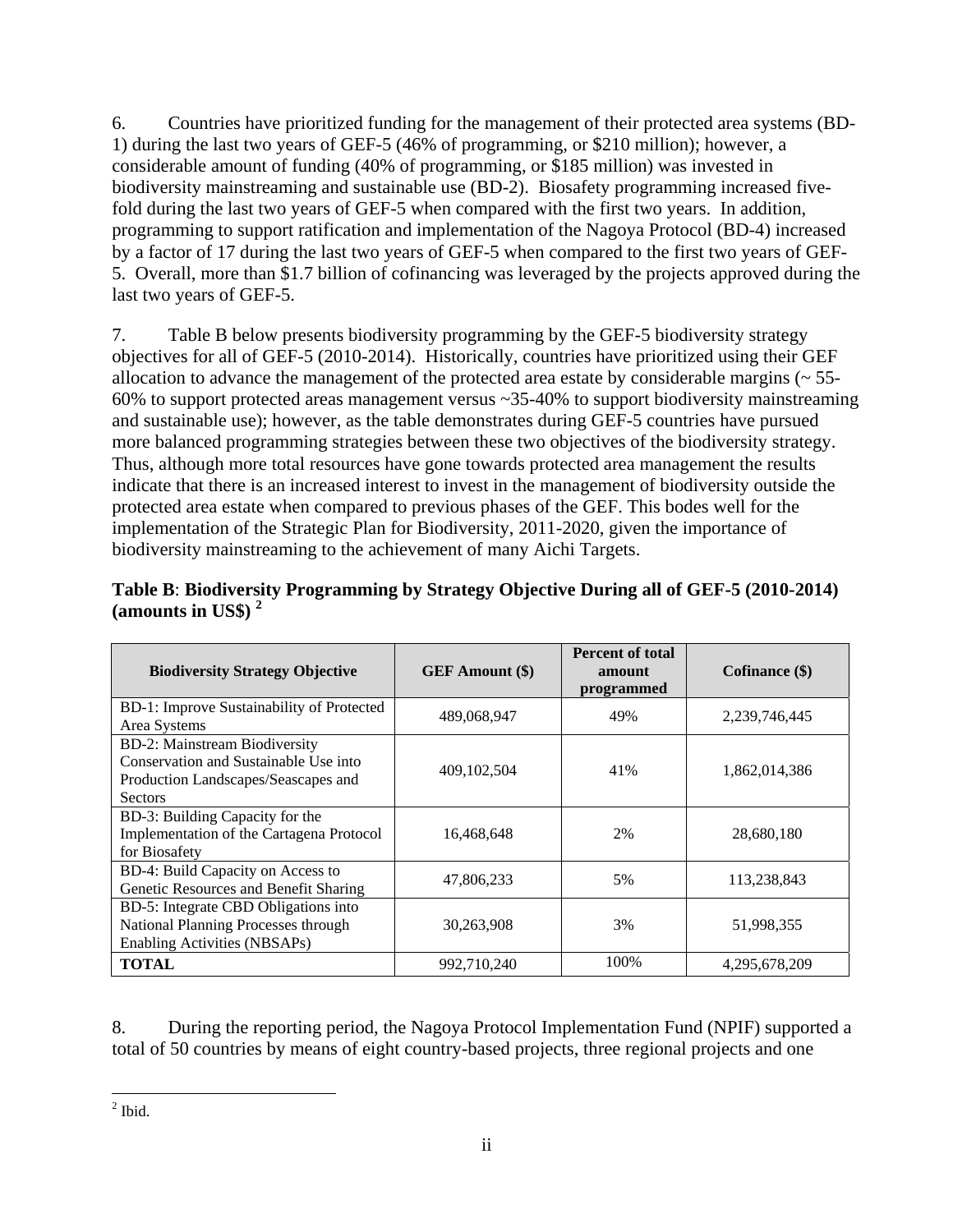global project. Through these projects NPIF invested \$12.5 million leveraging \$30.6 million in cofinancing.

9. GEF's SFM-REDD+ Program has made significant contributions to the objectives of the CBD during the reporting period and Aichi Target 7 primarily, but with contributions to related Aichi Targets 5, 11, 14, 15 and 18; in addition project investments in the forest enabling environment have made a direct contribution to Target Seventeen (17). GEF has contributed \$193,917,633 towards 34 SFM –REDD+ projects which have leveraged an additional \$865,364,906 in cofinance.

10. During the reporting period, the GEF Small Grants Programme (SGP) financed approximately 1,277 biodiversity-related projects (including 145 projects with multi-focal area benefits contributing to climate change mitigation, international waters and land degradation), together representing \$43.28 million in financing from the GEF, in addition to \$44.53 million in cumulative cash and in-kind co-financing from partners and grantees, GEF agencies, bilateral agencies, national and local governments, as well as the private sector, that was generated over the course of national implementation of the SGP projects.

11. During the reporting period, the Critical Ecosystem Partnership Fund (CEPF), of which GEF is one donor, provided funding for 228 projects in 43 countries, amounting to \$27.3 million, which leveraged \$25.16 million, bringing the program's global investment portfolio since inception to \$169 million in grants awarded to 1,874 civil society organizations, and leveraging \$341 million from partners around the world.

12. The Save Our Species program (SOS), of which GEF is one donor, approved 59 SOS projects during the reporting period. The SOS provided \$4,985,081 and leveraged \$5,371,870 in cofinance to conserve 129 threatened species in 42 countries, thus making a significant contribution to Aichi Target 12. These projects involved 42 Civil Society Organizations (CSOs).

13. Of the 20 projects approved under the Special Climate Change Fund (SCCF) during the reporting period, seven projects demonstrate a clear link to biodiversity management objectives. SCCF grants associated with these projects amount to \$44.16 million, with \$225.39 million in cofinancing, for a total of \$269.55 million. Among these projects, several apply ecosystem-based approaches to adaptation, thus contributing towards the resilience of ecosystems and natural resources in the face of the current and future impacts of climate change; as well as towards the resilience of the people and livelihoods that depend on these resources.

14. Of the 77 projects approved under the Least Developed Countries Fund (LDCF) during the reporting period, 25 projects demonstrate a clear link to biodiversity management objectives. LDCF grants associated with these projects amount to \$173.43 million, with \$625.91 million in cofinancing, for a total of \$799.34 million. Several of these projects use ecosystems as an entry point for addressing the urgent and immediate adaptation needs of vulnerable rural communities.

15. The document also describes GEF financed activities in the GEF focal areas of international waters and land degradation that also contributed directly or indirectly to the objectives and implementation of the Convention on Biological Diversity and the Strategic Plan for Biodiversity, 2011-2020.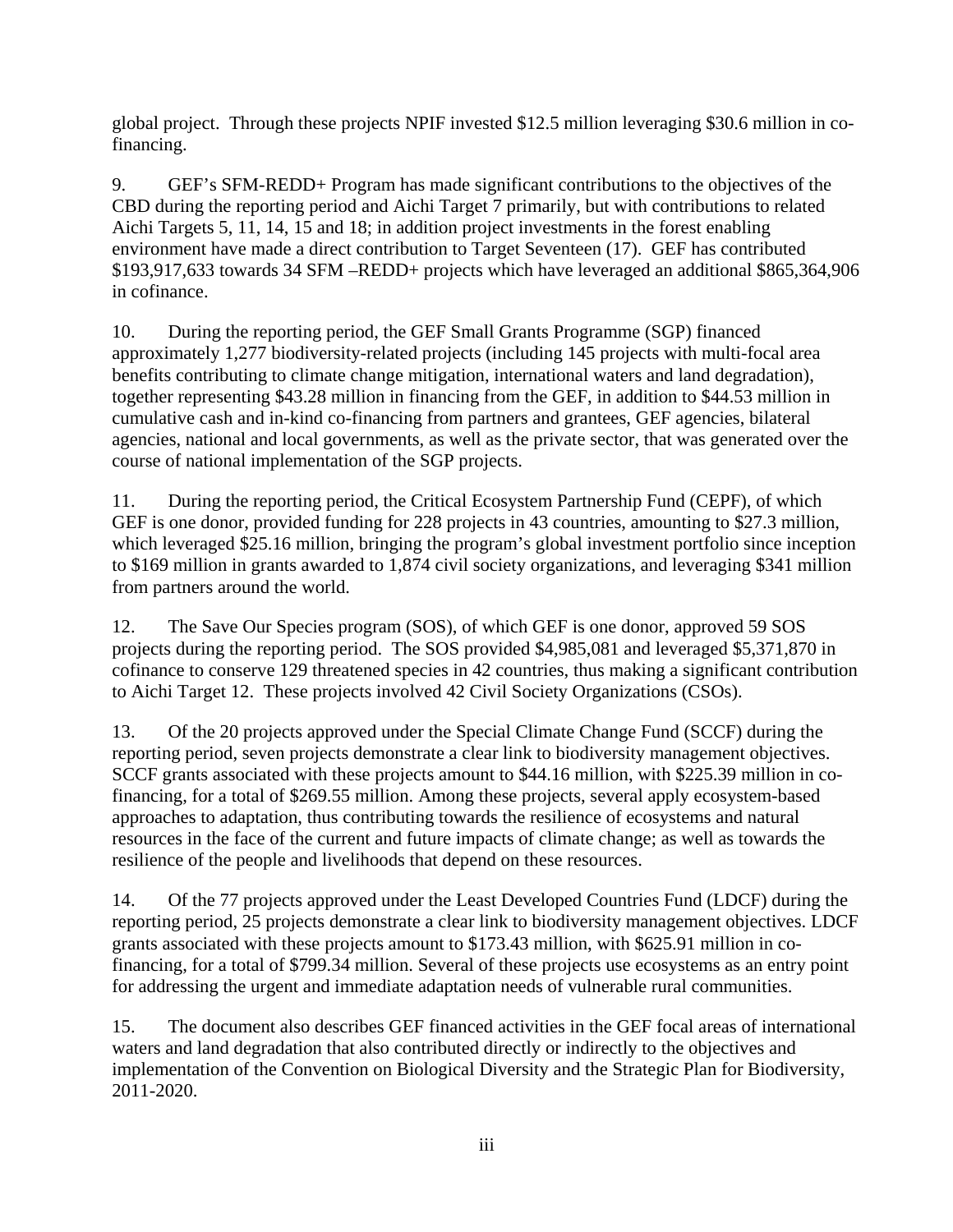16. Through the international waters focal area, the GEF approved 23 projects during the reporting period benefiting 96 countries, for \$195.71 million which leveraged an additional \$1.55 billion in cofinancing that supported the conservation and sustainable use of marine biodiversity.

17. In the land degradation focal area, 18 projects amounting to a total GEF commitment of \$39.87 million were approved during the reporting period and each contributes to biodiversity conservation and sustainable use. An additional \$172.75 million was leveraged as cofinancing.

18. In sum, during the reporting period, the total GEF investment in supporting implementation of the Strategic Plan for Biodiversity, 2011-2020 and the Aichi Targets, as summarized above, was \$1.2 billion, of which 40% came from the biodiversity focal area. The GEF resources leveraged an additional \$5.2 billion in cofinancing, resulting in a grand total of \$6.4 billion. This represents a cofinancing ratio of 1 (GEF): 4 (cofinancing). Please see Table C below.

# **Table C. Summary of GEF Funding (US\$) Contributing to Achievement of Strategic Plan of CBD 2011-2020 and Aichi Targets, FY 2012-2014**

| <b>Funding Source</b>                     | <b>Number</b><br><sub>of</sub><br><b>Projects</b> | <b>GEF</b><br>grant | <b>Cofinance</b> | <b>Total</b> | % of GEF total<br>funding<br>contributions<br>towards<br>implementation<br>of the Strategic<br>Plan |
|-------------------------------------------|---------------------------------------------------|---------------------|------------------|--------------|-----------------------------------------------------------------------------------------------------|
| <b>Biodiversity Focal</b><br>Area         | 167                                               | 483<br>million      | 1.7 billion      | 2.2 billion  | 41%                                                                                                 |
| SFM-REDD+                                 | 34                                                | 194<br>million      | 865 million      | 1.1 billion  | 17%                                                                                                 |
| <b>GEF Small Grants</b><br>Programme      | 1,277                                             | 43 million          | 45 million       | 88 million   | 4%                                                                                                  |
| <b>SCCF</b>                               | $\overline{7}$                                    | 44 million          | 225 million      | 269 million  | 4%                                                                                                  |
| <b>LDCF</b>                               | 25                                                | 173<br>million      | 626 million      | 799 million  | 14%                                                                                                 |
| <b>International Waters</b><br>Focal Area | 23                                                | 196<br>million      | 1.6 billion      | 1.7 billion  | 17%                                                                                                 |
| <b>Land Degradation</b><br>Focal Area     | 18                                                | 40 million          | 173 million      | 212 million  | 3%                                                                                                  |
| <b>Totals</b>                             | 1610                                              | 1.2 billion         | 5.2 billion      | 6.4 billion  | 100%                                                                                                |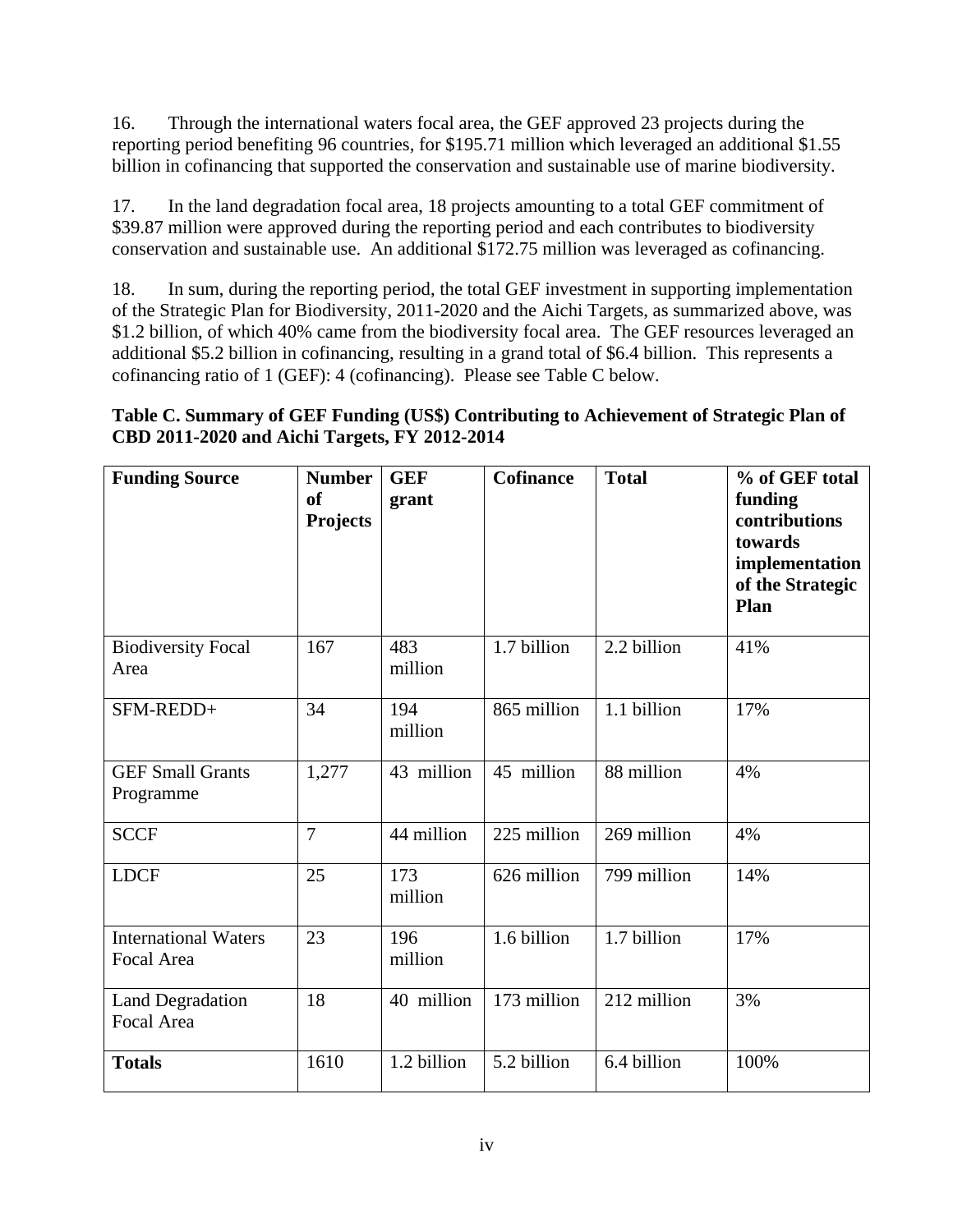19. The report also provides portfolio monitoring results and key findings of the GEF Independent Evaluation Office during the reporting period. GEF's corporate goal is to have at least 75% of projects achieving ratings of moderately satisfactory or higher $3$ . Within the biodiversity portfolio of 198 projects that are currently under implementation, 91% of projects are achieving their global environment objectives at a rating of moderately satisfactory (MS) or higher, with 61% of the total achieving ratings of Satisfactory or Highly Satisfactory. In terms of implementation progress, 85% of projects are achieving implementation progress ratings of MS or higher, with 54% of the total achieving ratings of Satisfactory or Highly Satisfactory.

20. Finally, during the reporting period, negotiations for the sixth replenishment period (July 1, 2014 through June 30, 2018) of the GEF (GEF-6) were successfully concluded on April 16-17, 2014 in Geneva, Switzerland when 31 countries pledged a total of \$4.433 billion towards programming in GEF-6. The 31 countries are: Australia, Austria, Bangladesh, Belgium, Brazil, Canada, China, Czech Republic, Denmark, Finland, France, Germany, India, Ireland, Italy, Japan, Korea, Luxembourg, Mexico, Netherlands, New Zealand, Norway, Pakistan, Russian Federation, Slovenia, South Africa, Spain, Sweden, Switzerland, United Kingdom, and the United States of America. For biodiversity, \$1.296 billion was allocated to the biodiversity focal area in GEF-6 making biodiversity the largest single focal area in the GEF based on resources allocated.

 $\overline{a}$ 

 $3$  GEF projects under implementation are assessed as to whether they are achieving the development/global environment objectives (DO) of the project and their respective implementation progress (IP) according to the following rating system: 1) Highly satisfactory (HS). The project had no shortcomings in the achievement of its objectives in terms of relevance, effectiveness, or efficiency; 2) Satisfactory (S). The project had minor shortcomings in the achievement of its objectives in terms of relevance, effectiveness, or efficiency; 3) Moderately satisfactory (MS). The project had moderate shortcomings in the achievement of its objectives in terms of relevance, effectiveness, or efficiency; 4) Moderately unsatisfactory (MU). The project had significant shortcomings in the achievement of its objectives in terms of relevance, effectiveness, or efficiency; 5) Unsatisfactory (U). The project had major shortcomings in the achievement of its objectives in terms of relevance, effectiveness, or efficiency; and 6) Highly unsatisfactory (HU). The project had severe shortcomings.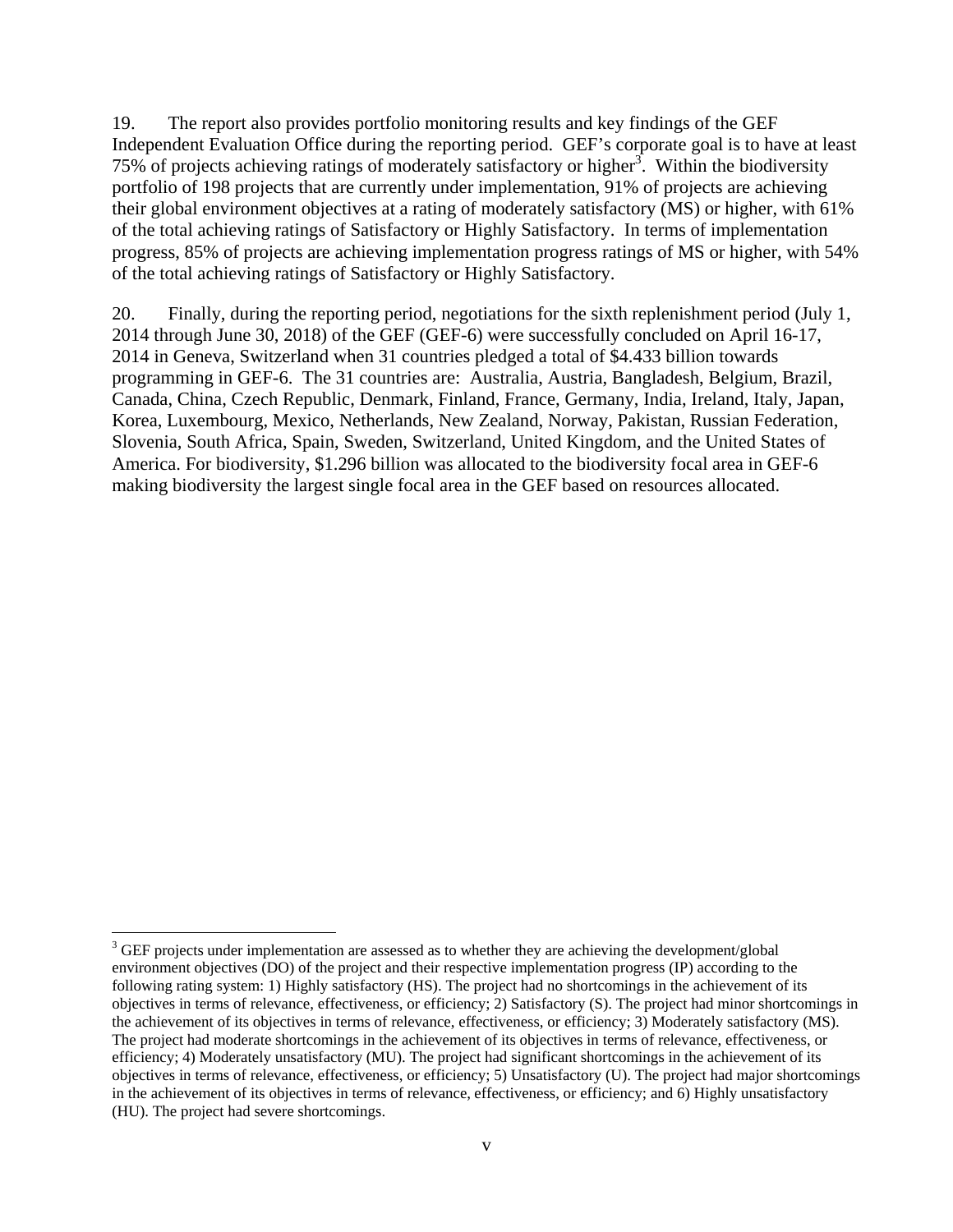# **I. INTRODUCTION**

- 1. This report has been prepared for the twelfth meeting of the Conference of Parties (COP-XII) to the Convention on Biological Diversity (CBD). It reports on activities of the GEF to support implementation of the CBD, and the Cartagena and Nagoya Protocols during the period, July 1, 2012 to June 30, 2014. The report also provides an overview of programming during the entire GEF-5 period (July 1, 2010 to June 30, 2014.)
- 2. In addition to this report, supplemental information is presented in GEF publications and documents which the GEF will make available to the twelfth meeting of the Conference of Parties. A list of the documents is provided in Annex 20.

#### **II. PROJECT ACTIVITIES TO SUPPORT IMPLEMENTATION OF THE CBD AND THE STRATEGIC PLAN FOR BIODIVERSITY, 2011-2020**

# **A. Summary**

- 3. The GEF, as the institutional structure that carries out the operation of the financial mechanism for the implementation of the Convention on Biological Diversity, provides financing to country driven projects based on guidance received from the Conference of Parties. GEF financed projects are managed through the ten GEF agencies: the U.N. Development Programme (UNDP); the U.N. Environment Programme (UNEP); the World Bank; the U.N. Food and Agriculture Organization (FAO); the U.N. Industrial Development Organization (UNIDO); the African Development Bank (AfDB); the Asian Development Bank (ADB); the European Bank for Reconstruction and Development (EBRD); the Inter-American Development Bank (IDB); and the International Fund for Agricultural Development (IFAD). Four new project agencies became part of the GEF partnership during the reporting period: World Wildlife Fund-US, Conservation International, and the International Union for Conservation of Nature, and the Development Bank of South Africa. The Scientific and Technical Advisory Panel (STAP) provides technical and scientific advice on GEF's policies and projects. Information on all GEF projects is available on the GEF website (http://www.thegef.org) under Projects.
- 4. Since 1991, the GEF has provided about \$ 3.46 billion in grants and leveraged \$10.4 billion in co-financing in support of 1200 biodiversity projects in 155 countries.
- 5. Between July 1, 2012 and June 30, 2014, the GEF approved 167 projects from the GEF Trust Fund that supported implementation of the CBD and the Cartagena and Nagoya Protocols through stand-alone biodiversity projects and multi-focal area projects. The total GEF resources provided to implement these projects was \$ 483,223,296, or about 46% of the resources allocated to the biodiversity focal area during GEF-5 (inclusive of agency fees and PPGs). These resources leveraged an additional \$ 1.7 billion in cofinancing for the projects from partners including the GEF Agencies, bilateral agencies, recipient countries, private foundations, and the private sector for a total of \$ 2.2 billion (with Agency Fee, without: 2.1 billion) . This resulted in a cofinancing ratio of 1 (GEF): 3.5 (cofinancing with Agency Fee, without 1: 3.8).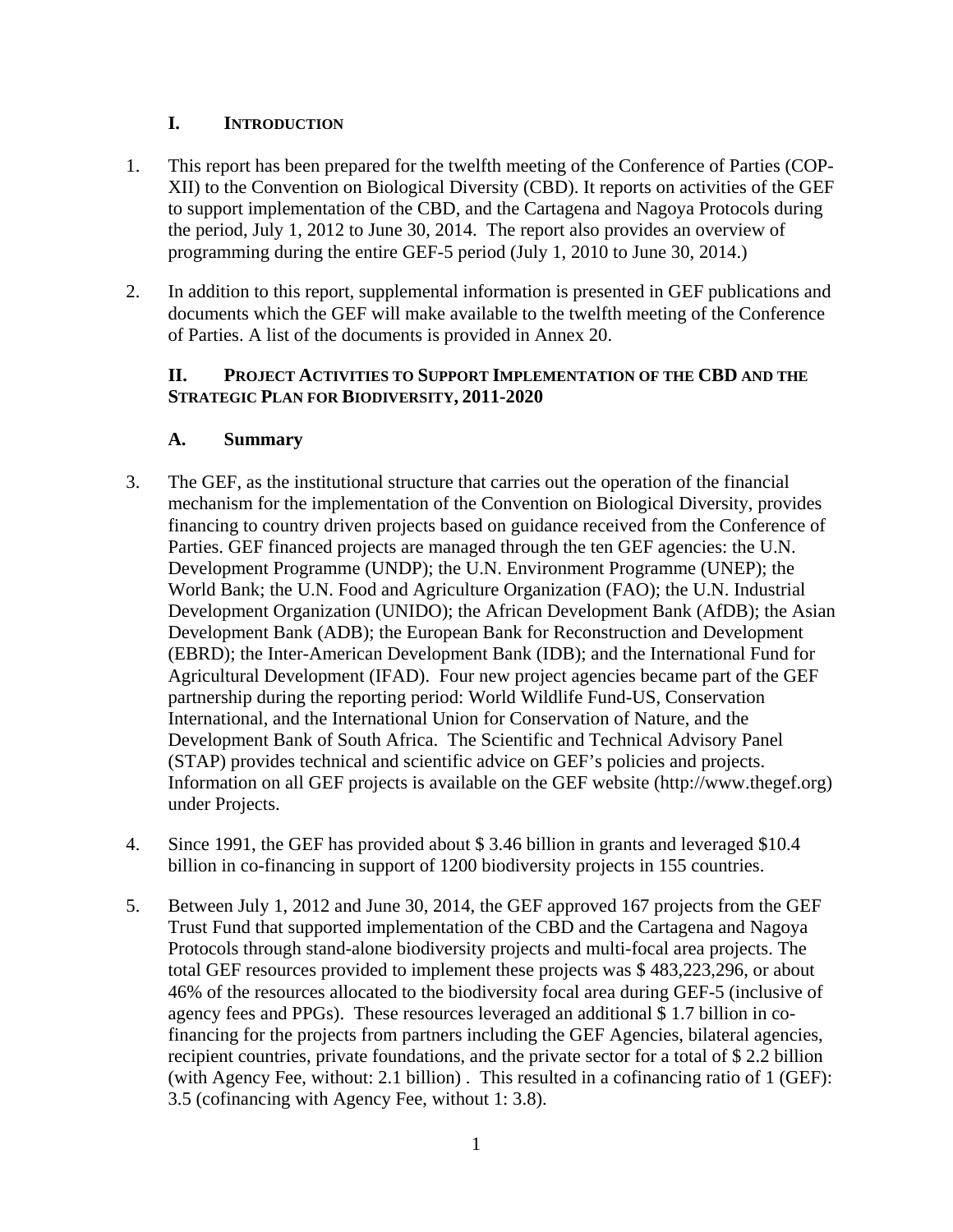6. At the end of GEF-5, \$ 1,057,226,380 of the total of \$1.08 billion dollars for biodiversity was allocated or 98% of the total resource envelope.<sup>1</sup>

# **B. Overview of Project Support**

# **- Biodiversity Progamming by Biodiversity Strategy Objectives**

- 7. Table One presents biodiversity programming by the GEF-5 biodiversity strategy objectives during the reporting period<sup>2</sup>.
- 8. Each project approved by the GEF, whether as part of the Council Work Programs or when directly approved by the CEO (MSPs and Enabling Activities), is evaluated for its conformity with each country's NBSAP, relevant guidance from the COP, and the Strategic Plan for Biodiversity, 2011-2020. In addition, project proponents identify the link between the project and the Aichi Targets.

### **Table 1. Biodiversity Programming by Strategy Objective During the Reporting Period (2012-2014) 3 (amounts in US\$)**

| <b>Biodiversity Strategy Objective</b>                | <b>GEF</b> Amount (\$) | Cofinance (\$) |
|-------------------------------------------------------|------------------------|----------------|
| BD-1: Improve Sustainability of Protected Area        |                        |                |
| <b>Systems</b>                                        | 210,067,104            | 886,421,917    |
| BD-2: Mainstream Biodiversity Conservation and        |                        |                |
| Sustainable Use into Production                       |                        |                |
| Landscapes/Seascapes and Sectors                      | 185, 372, 436          | 738,609,811    |
| BD-3: Building Capacity for the Implementation of     |                        |                |
| the Cartagena Protocol for Biosafety                  | 13,663,648             | 26,240,180     |
| BD-4: Build Capacity on Access to Genetic             |                        |                |
| <b>Resources and Benefit Sharing</b>                  | 45,119,483             | 108,860,193    |
| BD-5: Integrate CBD Obligations into National         |                        |                |
| <b>Planning Processes through Enabling Activities</b> |                        |                |
| (NBSAP <sub>s</sub> )                                 | 5,388,557              | 7,797,421      |
| <b>TOTAL</b>                                          | 459,611,228            | 1,767,929,522  |

9. Countries have prioritized funding for the management of their protected area systems (BD-1) during the last two years of GEF-5 (46% of programming, or \$210 million);

 $\overline{a}$ 

<sup>&</sup>lt;sup>1</sup> The amount for the biodiversity focal area in the final GEF-5 programming document was \$1.07 billion. However, this amount increased slightly due to an overall increased replenishment, resulting in a final resource envelope of \$1.08 billion.

 $2^2$  The GEF-5 strategy document agreed by GEF Council and the GEF Assembly can be found at http://www.thegef.org/gef/sites/thegef.org/files/documents/document/GEF-5\_Bio\_strategy.pdf.

<sup>&</sup>lt;sup>3</sup>Programming amounts do not include the agency fee as it is not possible to attribute the fee to a biodiversity strategy objective as these costs cover the entire grant amount. These tables include funding from the Naygoya Protocol Implementation Fund (NPIF) to support implementation of BD-4.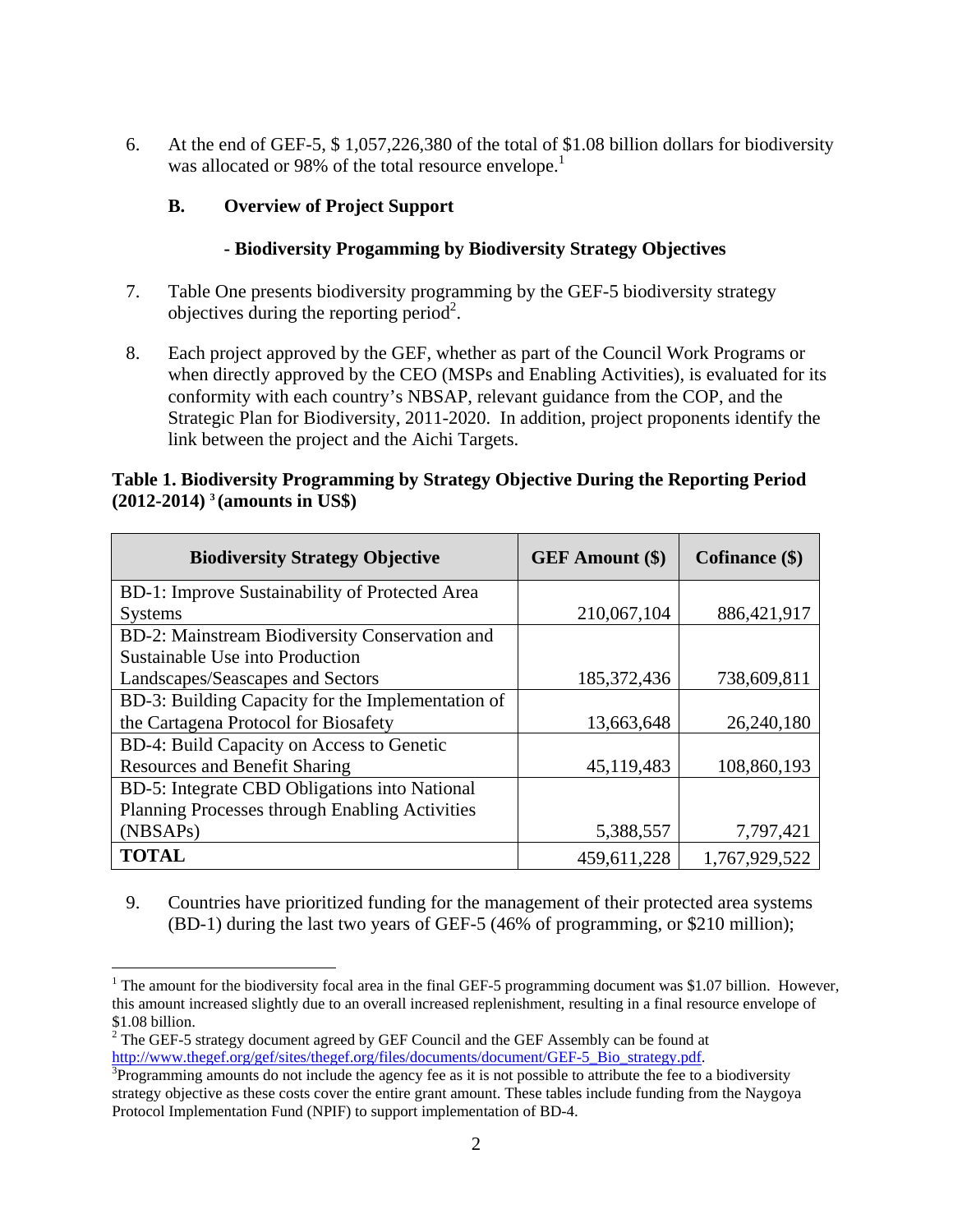however, a considerable amount of funding (40% of programming, or \$185 million) was invested in biodiversity mainstreaming and sustainable use (BD-2). Biosafety programming increased five-fold during the last two years of GEF-5 when compared with the first two years. In addition, programming to support ratification and implementation of the Nagoya Protocol (BD-4) increased by a factor of 17 during the last two years of GEF-5 when compared to the first two years of GEF-5. Overall, more than \$1.7 billion of cofinancing was leveraged by the projects approved during the last two years of GEF-5.

- 10. Annexes 2-14 and 19 provide a list and summary information on the full-sized, mediumsized and enabling activity projects approved during the reporting period.
- 11. Table Two presents biodiversity programming by the GEF-5 biodiversity strategy objectives for all of GEF-5 (2010-2014). Historically, countries have prioritized using their GEF allocation to advance the management of the protected area estate by considerable margins ( $\sim$  55-60% to support protected areas management versus  $\sim$  35-40% to support biodiversity mainstreaming and sustainable use); however, as Table Two demonstrates during GEF-5 countries have pursued more balanced programming strategies between these two objectives of the biodiversity strategy.

# **Table 2**: **Biodiversity Programming by Strategy Objective During all of GEF-5 (2010-2014) (amounts in US\$) 4**

| <b>Biodiversity Strategy Objective</b>                                                                                                 | <b>GEF</b> Amount (\$) | <b>Percent of</b><br>total amount<br>programmed | Cofinance (\$) |
|----------------------------------------------------------------------------------------------------------------------------------------|------------------------|-------------------------------------------------|----------------|
| BD-1: Improve Sustainability of<br><b>Protected Area Systems</b>                                                                       | 489,068,947            | 49%                                             | 2,239,746,445  |
| <b>BD-2: Mainstream Biodiversity</b><br><b>Conservation and Sustainable Use</b><br>into Production<br>Landscapes/Seascapes and Sectors | 409, 102, 504          | 41%                                             | 1,862,014,386  |
| BD-3: Building Capacity for the<br>Implementation of the Cartagena<br><b>Protocol for Biosafety</b>                                    | 16,468,648             | 2%                                              | 28,680,180     |
| BD-4: Build Capacity on Access to<br>Genetic Resources and Benefit<br><b>Sharing</b>                                                   | 47,806,233             | 5%                                              | 113,238,843    |
| <b>BD-5: Integrate CBD Obligations</b><br>into National Planning Processes<br>through Enabling Activities<br>(NBSAP <sub>s</sub> )     | 30,263,908             | 3%                                              | 51,998,355     |
| <b>TOTAL</b>                                                                                                                           | 992,710,240            | 100%                                            | 4,295,678,209  |

 $4$  Ibid.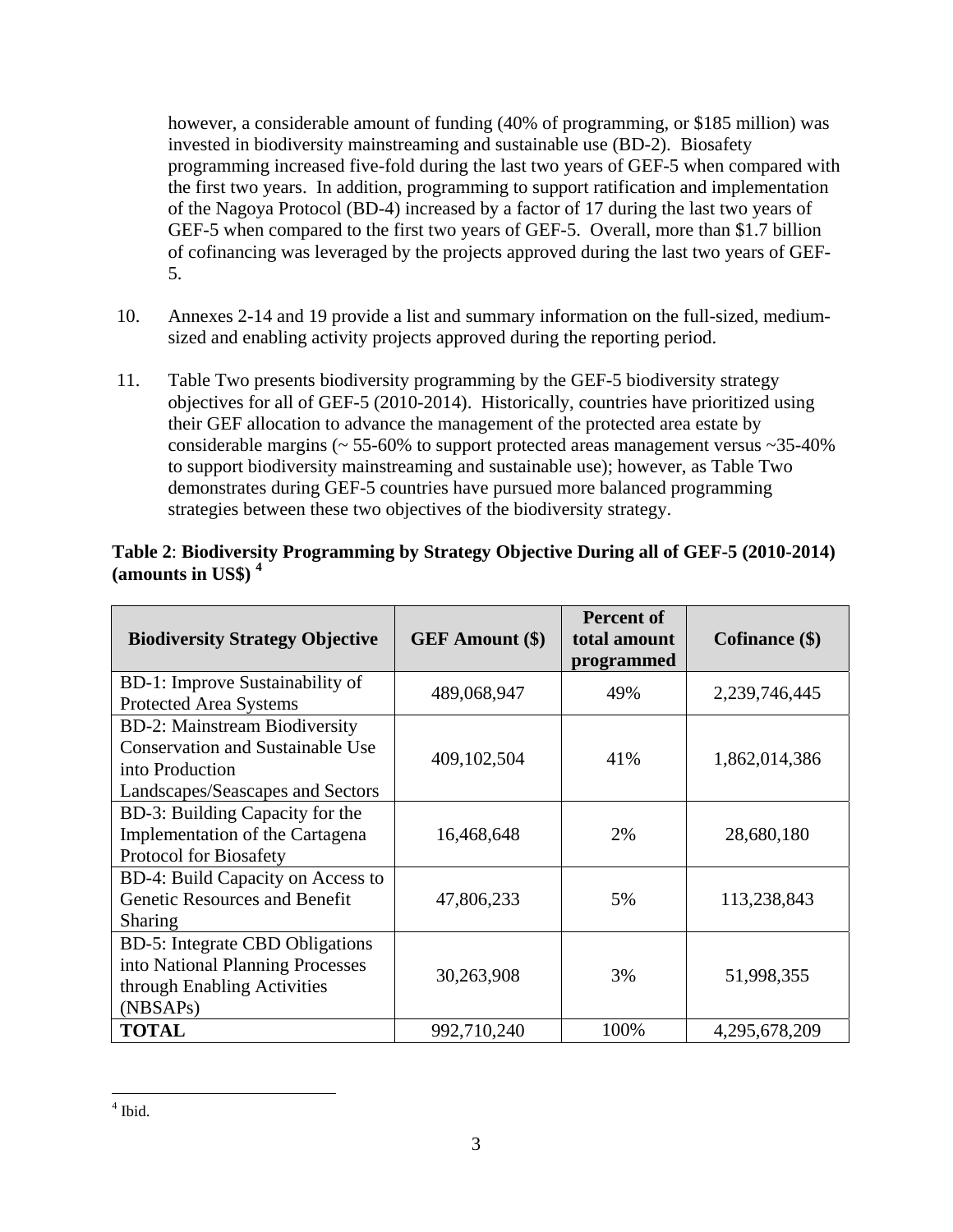# - **Programming Per Notional Allocation in the Biodiversity Strategy**

12. It is worth noting that the GEF-5 biodiversity strategy indicated notional allocations per each objective of the strategy. *These were not programming targets but they were programming estimates based on past prioritization and programming by countries.* Table 3 below provides a summary of country programming when compared to these notional allocations during the reporting period (2012-2104). Table 4 provides an overview of programming per notional allocation for the entirety of GEF-5 (2010-2014).

| <b>Biodiversity</b><br><b>Focal Area</b><br><b>Objective</b> | <b>Amount Notionally</b><br>Allocated (\$) | <b>Amount Utilized</b><br>(\$) | % utilized |
|--------------------------------------------------------------|--------------------------------------------|--------------------------------|------------|
| $BD-1$                                                       | 700,000,000                                | 210,067,104                    | 30%        |
| $BD-2$                                                       | 250,000,000                                | 185, 372, 436                  | 74%        |
| $BD-3$                                                       | 40,000,000                                 | 13,663,648                     | 35%        |
| $BD-4$                                                       | 40,000,000                                 | 45,119,483                     | 113%       |
| $BD-5$                                                       | 40,000,000                                 | 5,388,557                      | 12%        |
| <b>TOTAL</b>                                                 | 1,070,000,000                              | 459,611,228                    | 43%        |

# **Table 3. Rate of Programming per Notional Allocation per Objective of the GEF-5**  Biodiversity Strategy during the reporting period  $(2012-2014)^5$  (amounts in US\$)

**Table 4. Rate of Programming Per Notional Allocation per Objective of the GEF-5 Biodiversity Strategy during the entirety of GEF-5 (2010-2014)<sup>6</sup> (amounts in US\$)** 

| <b>Biodiversity</b><br><b>Focal Area</b><br>Objective | <b>Amount Notionally</b><br>Allocated (\$) | <b>Amount Utilized</b><br>\$) | % utilized |
|-------------------------------------------------------|--------------------------------------------|-------------------------------|------------|
| $BD-1$                                                | 700,000,000                                | 489,068,947                   | 70%        |
| $BD-2$                                                | 250,000,000                                | 409,102,504                   | 164%       |
| $BD-3$                                                | 40,000,000                                 | 16,468,648                    | 41%        |
| $BD-4$                                                | 40,000,000                                 | 47,806,233                    | 120%       |
| $BD-5$                                                | 40,000,000                                 | 30,263,908                    | 76%        |
| <b>TOTAL</b>                                          | 1,070,000,000                              | 992,710,240                   | 93%        |

13. Tables Three and Four demonstrate that the rate of programming for objective two of the biodiversity strategy exceeds what was expected based on past country demand. Thus, although more total resources have gone towards protected area management the results indicate that there is an increased interest to invest in the management of biodiversity

 $\overline{a}$ 5 Ibid.

 $<sup>6</sup>$  Ibid.</sup>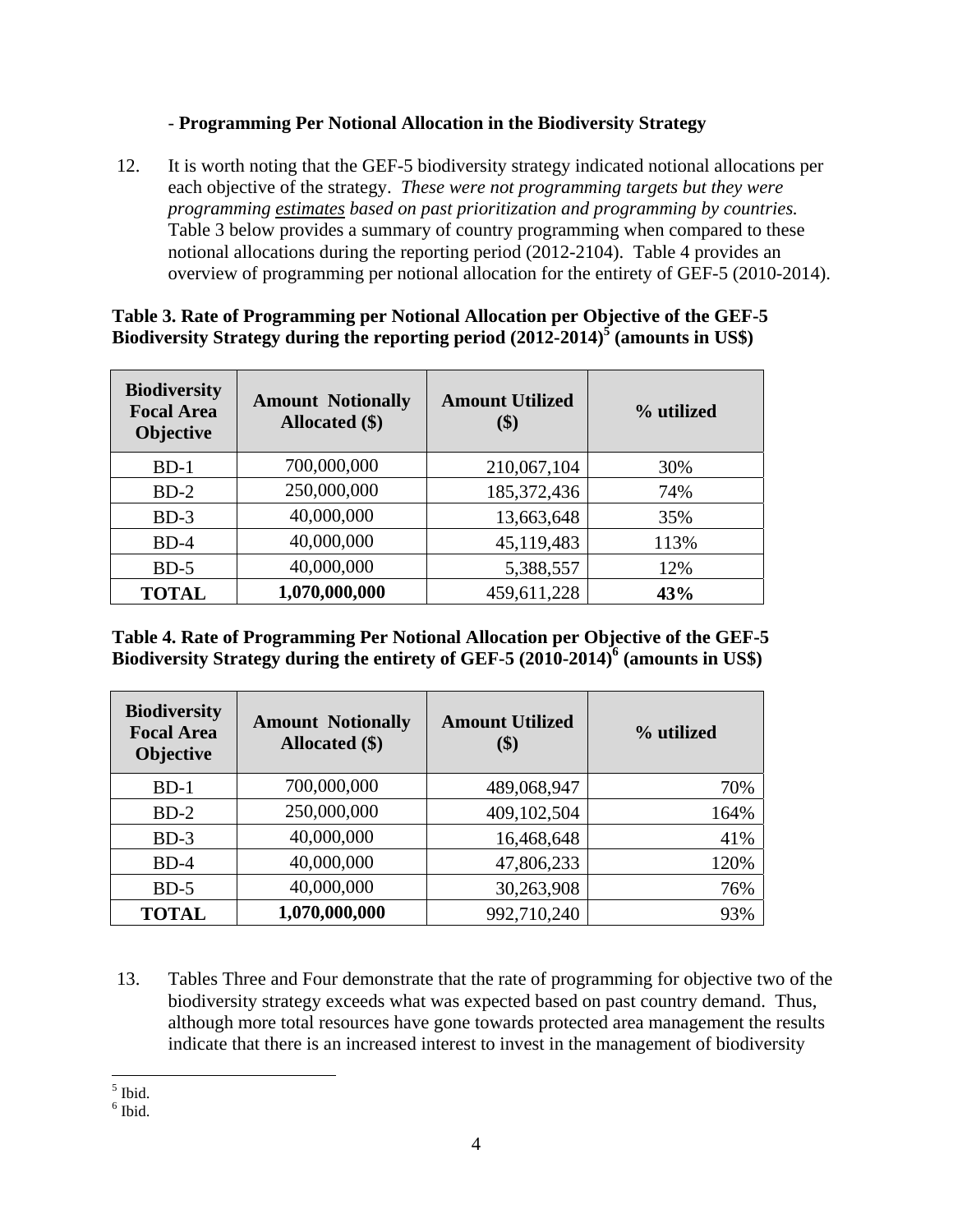outside the protected area estate when compared to previous phases of the GEF. This bodes well for the implementation of the Strategic Plan for Biodiversity, 2011-2020, given the importance of biodiversity mainstreaming to the achievement of many Aichi Targets.

#### **- Programming Contribution to Strategic Goals of the Strategic Plan for Biodiversity 2011-2020, and Aichi Targets**

- 14. Figures (1), (2), (3) and (4) below depict country prioritization and programming against the five Strategic Goals and the 20 Aichi Targets of the Strategic Plan for Biodiversity, 2011-2020 during the reporting period and the entirety of GEF-5.
- 15. Given the varying nature of the Aichi Target descriptions, the metrics, or lack thereof, embedded in each one, allocating programmed resources to discrete Aichi Targets based on project concepts approved at the PIF (Project Information Form) stage is particularly challenging. Therefore, the following caveats must be considered with regards to the presentation of programming contributions to Aichi Target achievement, particularly given the great degree of overlap amongst individual targets.
- 16. As a general principle, we avoided double counting resource programming even though most projects are simultaneously contributing to more than one target at the same time within project components and through the same set of activities. For example, Target 5 is achieved through both protected area management and biodiversity mainstreaming activities supported by the GEF but we allocated resources to the thematic areas directly supported by the project activities, such as Targets 11, 2, or 7 respectively. In addition, many protected area projects (Target 11) will make significant contributions to Target 14 and 15, among others, but we chose not to double-count or divide resource allocation to these targets as the assignation would have been totally arbitrary. Therefore, we chose to allocate project amounts to specific targets, based on the primary and secondary measurable outcomes as presented in each project design.
- 17. Furthermore, it is rare for GEF biodiversity projects to directly support Aichi Targets 1, 5, 8, 18, and 19 through a targeted and specific set of actions although they received direct and indirect support during GEF-5. For example, virtually all projects are increasing awareness of the values of biodiversity; however, we have chosen not to allocate resources to Target One (1) as it would lead to excessive double counting. Targets 18 and 19 are more operational means to an end and their integration into the project design and implementation process is encouraged as relevant to specific project designs but tracking resource programming to implement these targets was not easily possible. This results in allocation amounts to some targets being significant and others minimal or nil (such as Target 5), which likely underestimates the programming contributions to important targets that receive "knock-on" benefits from the primary focus of the project investment. Finally, we combined Targets 6 and 10 as projects within the marine realm consistently contributed to both Targets and it was impossible to accurately parse out coral reef-specific investments from larger marine and coastal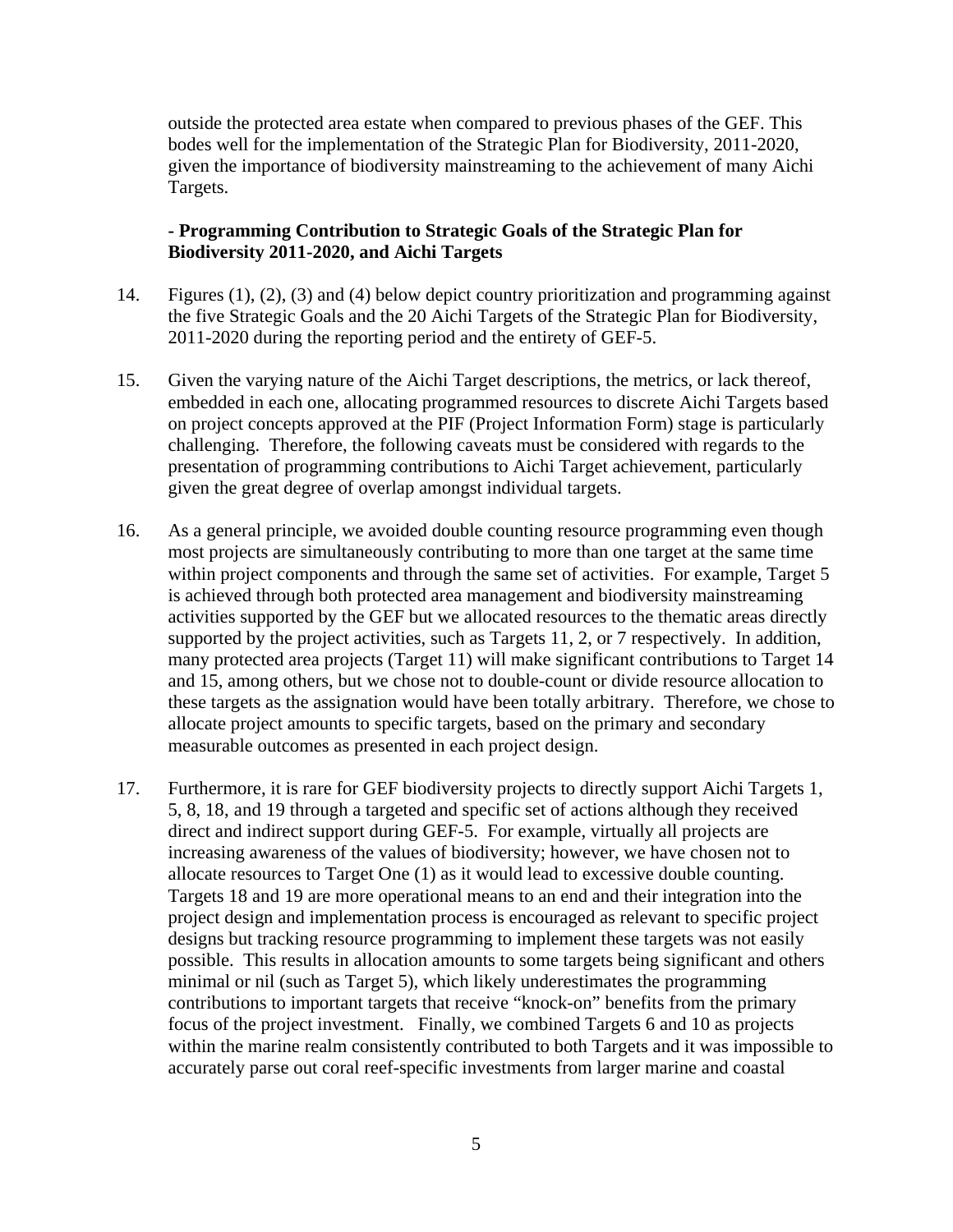projects; a challenge that will be alleviated somewhat with Program 6 on coral reefs in the GEF-6 biodiversity strategy.

- 18. Contributions to Target 8 are made both directly and indirectly through the implementation of the International Waters, Chemicals, and Land Degradation Focal Area strategies, respectively, but we did not tally them here although we may consider doing so for future COP reports.
- 19. Finally, some targets are not readily addressed by project investments, per se, such as Target 20 which addresses both national level and global priorities within the CBD process. However, with regards to Target 20, the entirety of the GEF programming that has contributed to implement the Strategic Plan and the Aichi Targets, along with the related co-financing leveraged, as presented in the Summary Funding Table in the Executive Summary of this report can be considered the GEF-wide contribution to this Target. In sum, during the reporting period, the total GEF investment in supporting implementation of the Strategic Plan for Biodiversity, 2011-2020 and the Aichi Targets, through 1,610 projects of all sizes, was \$1.2 billion, of which about 40% came from the biodiversity focal area. The GEF resources leveraged an additional \$5.2 billion in cofinancing, resulting in a grand total of \$6.4 billion. This represents a cofinancing ratio of 1 (GEF): 4 (cofinancing).
- 20. The exercise of cataloguing programming per Aichi Target brings into relief the diverse nature of the target descriptions with some being discrete and explicit and others being more general statements, and at times representing subsidiary or sub-results of the actions undertaken by countries to achieve other targets. Going forward, GEF will continue to track and report on country programming by the objectives and programs of the GEF-6 strategy, linking these to the Strategic Goals and Aichi Targets of the Strategic Plan for Biodiversity, 2011-2020 and in doing so, the GEF will refine the process of reporting and assigning resource programming accordingly.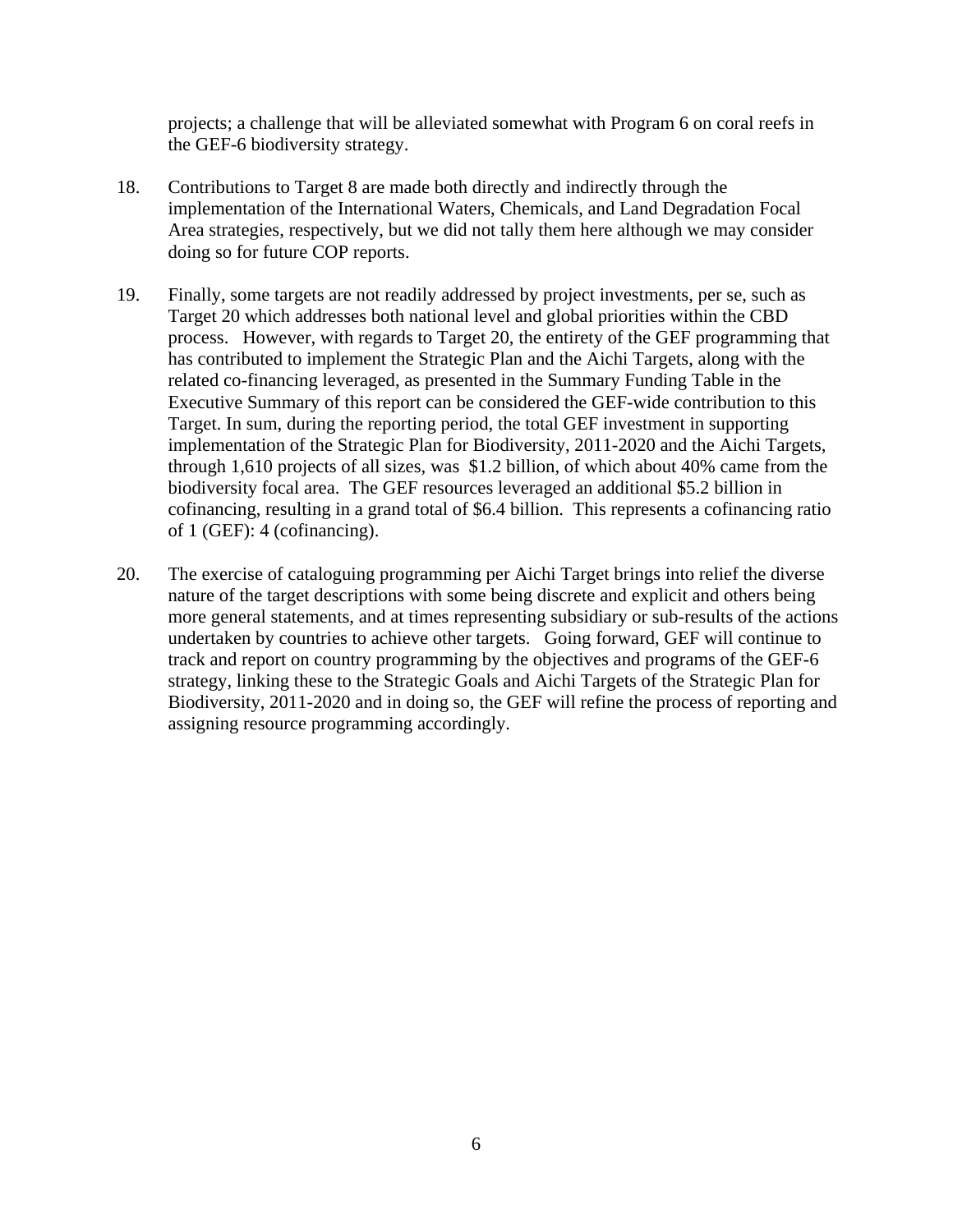

**Figure 1. Country Programming by Strategic Goal of the Strategic Plan for Biodiversity, 2011-2020 During the Reporting Period (2012-2014)** 

**Figure 2. Country Programming by Aichi Target of the Strategic Plan for Biodiversity, 2011-2020 During the Reporting Period (2012-2014)** 



(Note: Programming by Aichi Target: 2: \$34 million, 3: \$2 million, 4: \$2 million, 6 & 10: \$25 million, 7: \$98 million, 8: \$0.3 million, 9:\$ 3 million, 11: \$133 million, 12: \$33 million, 13: \$8 million, 14: \$3 million, 15: \$7 million, 16: \$24 million, 17: \$5 million, 18: \$3 million, 19: \$2 million.)

<sup>(</sup>Note: Goal A: \$38 million, Goal B: \$136 million, Goal C: \$174 million, Goal D: \$34 million, Goal E: \$10 million)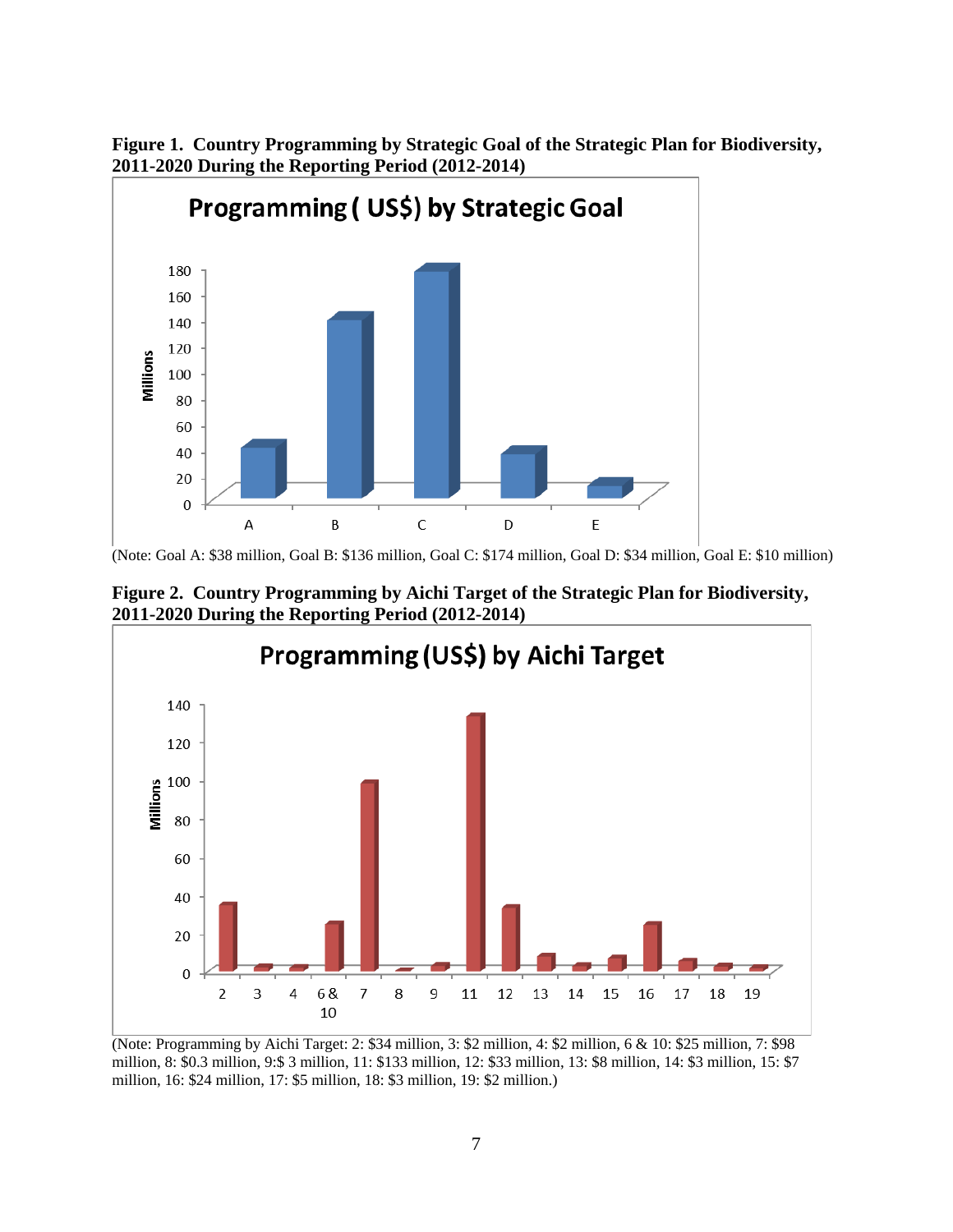**Figure 3. Country Programming by Strategic Goal of the Strategic Plan for Biodiversity, 2011-2020 During the entirety of GEF-5 (2010-2014)** 



<sup>(</sup>Note: Goal A: \$76 million, Goal B: \$312 million, Goal C: \$ 418 million, Goal D: \$37 million, Goal E: \$34 million)





(Note: 2: \$72 million, 3: \$2 million, 4:\$ 2 million, 6 & 10: \$25 million, 7: \$268 million, 8: \$0.3 million, 9: \$20 million, 11: \$ 378 million, 12: \$33 million, 13: \$8 million, 14: \$3 million, 15: \$7 million, 16: \$ 27 million, 17: \$30 million, 18: \$3 million, 19: \$ 2 millio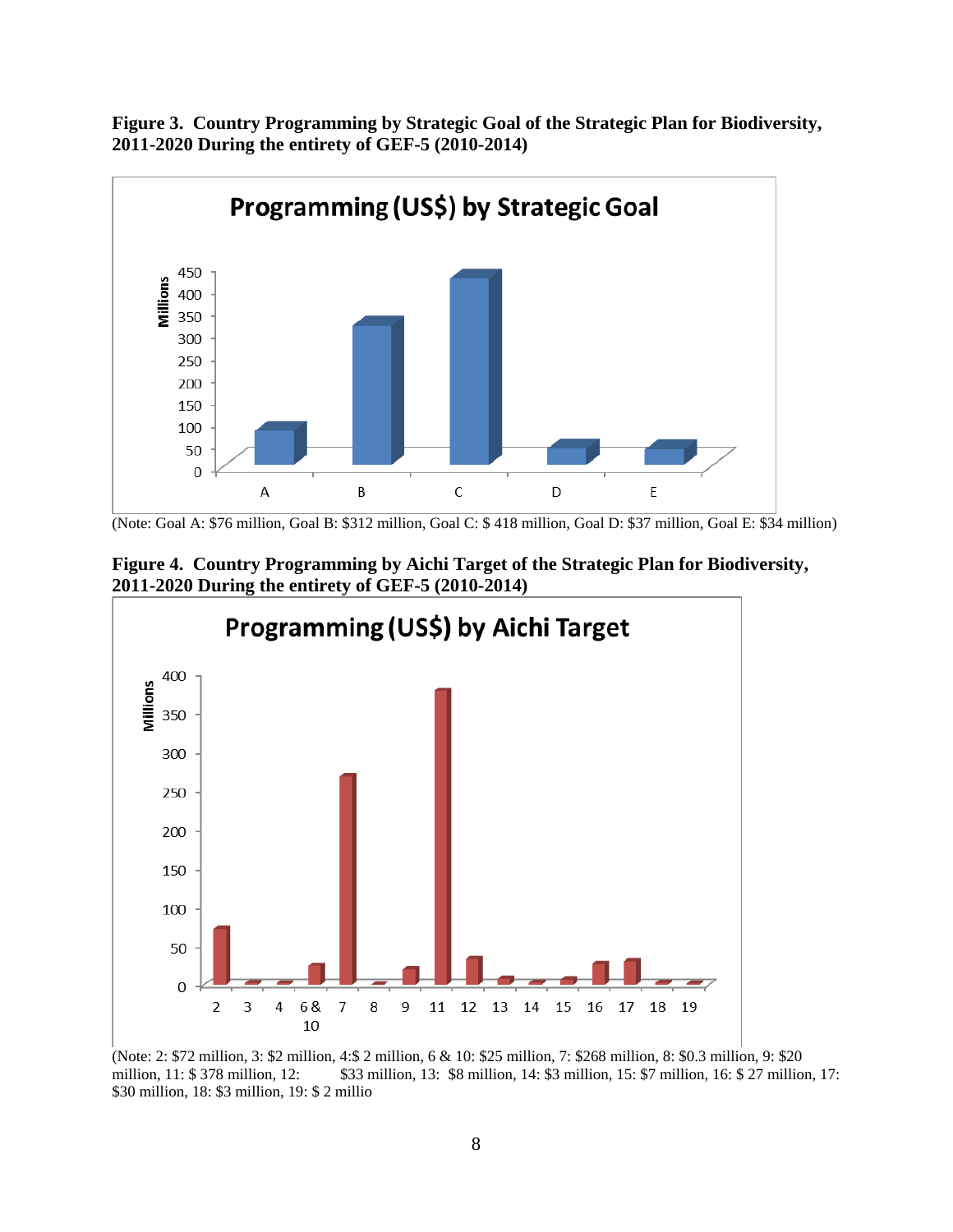21. Even with the caveats expressed above, the results indicate that countries are prioritizing Strategic Goals B and C and the associated targets of these goals. In addition, it may also indicate that the cost per unit of effort is less in activities funded under Strategic Goal A, which is focused mainly on policy development and planning processes to support biodiversity mainstreaming whereas Goals B and C are focused on higher cost biodiversity management activities. The GEF-6 biodiversity strategy and its 10 programs provide ample opportunities for countries to implement projects supportive of Strategic Goals A and E, particularly with regards to biodiversity mainstreaming (Program 9) and resource mobilization strategies (Program 10). Finally, it is worth noting that Strategic Goal D and Targets 14 and 15 are outcomes of the actions taken to meet other targets, such as protected area management, sustainable forestry and agriculture, etc. thus they are never likely to be adequately reflected and recorded through resource programming analyses.

#### **- Enabling Activities: Revision of the National Biodiversity Strategy and Action Plans (NBSAPs) and the Fifth National Reports**

- 22. During the first two years of GEF-5, 108 countries received funds to revise their NBSAP and produce their Fifth National Report.
- 23. During the last two years of GEF-5 and covering this reporting period, 29 additional countries received funds to revise their NBSAP and produce their Fifth National Report receiving \$5,338,557 from the GEF which leveraged \$7,797,421 in cofinancing.
- 24. Therefore, of the 145 GEF eligible countries, 137 (94%) have accessed funds set-aside in GEF-5 for Biodiversity Enabling Activities (49 through UNDP, 80 through UNEP, one through FAO, one through IADB, and six via Direct Access). Most of these projects have completion dates set before October 2014. Nine (6%) of GEF-eligible countries have not yet utilized the GEF-5 BD-EA funding window, two of whom have chosen to revise their NBSAP with their own or other funds, meaning that GEF has funded 96% of the potential pool of GEF eligible countries. See Annex 13 for a summary description of enabling activity proposals.

#### **- Project Preparation Grants**

25. As a first step in project development, the GEF provides financing to assist recipient countries to develop a project concept (PIF) into a project proposal for CEO endorsement. One hundred twenty-one (121) project preparation grants (PPGs) were approved in the reporting period amounting to \$ 11,019,239 including a PPG Fee of \$951,251.

#### **- Support for the Implementation the Cartagena Protocol on Biosafety to the Convention on Biological Diversity**

26. During the reporting period, the GEF funded 3 country-based projects, 1 regional and 1 global project in support of the implementation of the Cartagena Protocol on Biosafety. GEF invested \$13.6 million leveraging \$26.2 million in co-financing. Please see Annexes 9 and 10 for a description of these projects.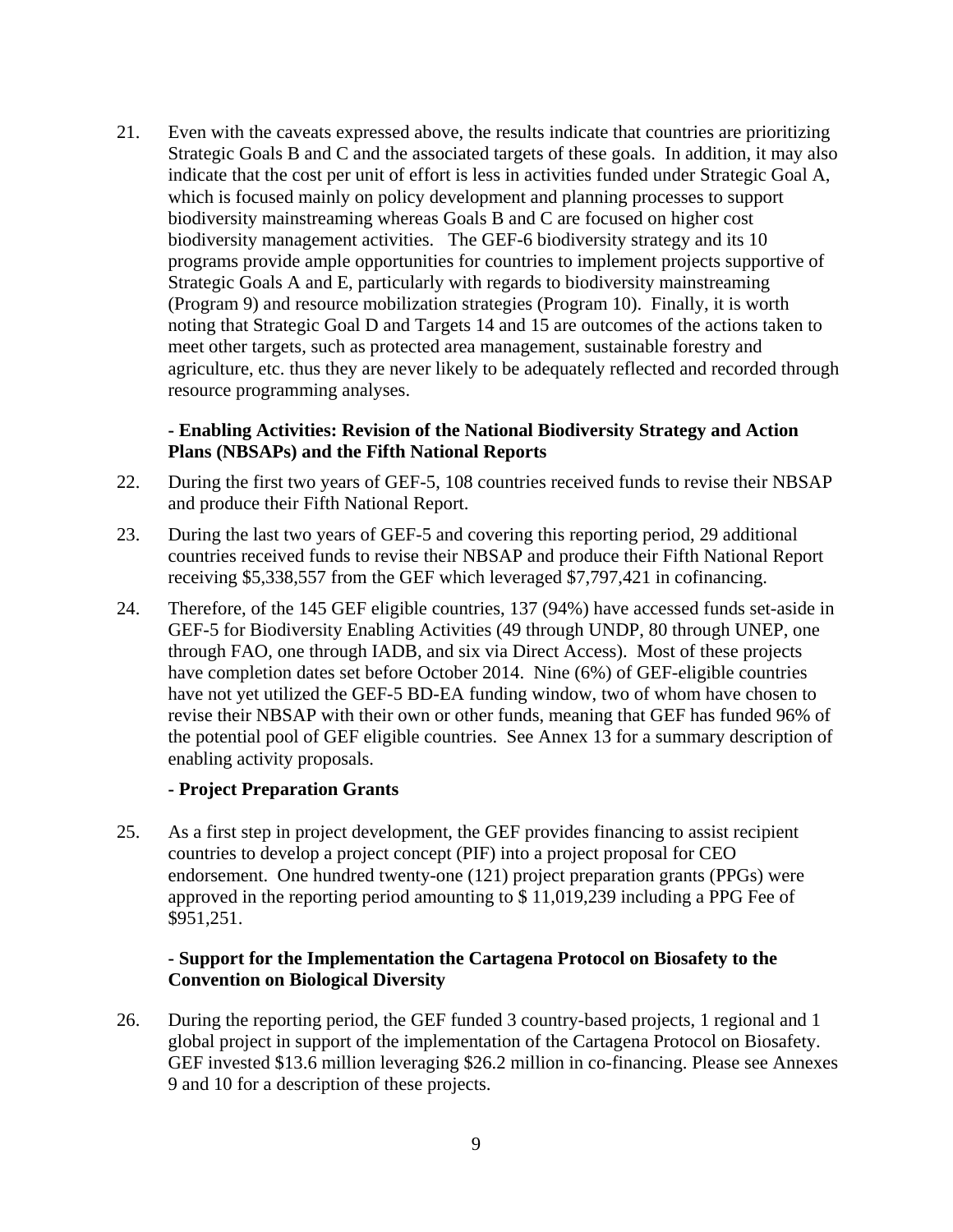27. The global project, "Sustainable Capacity Building for Effective Participation in the Biosafety Clearing House (BCH), responds to MOP-5 Decision BS-V/5, para 4 (d), calling for the GEF to "Expand its support its support for capacity building for effective participation in the BCH to all eligible Parties to the Protocol". Following on this guidance, this project will support capacity building in the 76 countries that didn't participate in BCH-2 and a handful that did not participate in the initial BCH-1. GEF is investing \$4.6 million leveraging \$9.7 million in co-financing.

#### **- Support to Ratification and Implementation of the Nagoya Protocol on Access to Genetic Resources and the Fair and Equitable Sharing of Benefits Arising from their Utilization to the Convention on Biological Diversity**

### **Project Support Provided by the GEF Trust Fund During the Reporting Period**

28. During the reporting period the GEF approved eight country-based projects, one regional and one global project in support of strengthening human resources, and the legal and institutional capacities to implement the Nagoya Protocol. GEF invested \$33.9 million and leveraged \$67.4 million in co-financing. Two projects, one regional project in the Caribbean and one global project, supported early ratification of the Nagoya Protocol in a total of 35 countries. Please see Annexes 9 and 10 for descriptions of these projects.

### **Project Support Provided by the Nagoya Protocol Implementation Fund (NPIF)**

- 29. During the reporting period, the NPIF supported a total of 50 countries by means of eight country-based projects, three regional projects and one global project. In these projects NPIF invested \$12.5 million leveraging \$30.6 million in co-financing. One global project supported the entry into force of the Nagoya Protocol in 19 countries spanning three continents. Please see Annex 14 for descriptions of these projects.
- 30. All told, with resources from the GEF Trust Fund and the NPIF, GEF supported early ratification of the Nagoya Protocol in 54 countries.

### **III. Activities in Other GEF Focal Areas and Programs that Supported Implementation of the CBD and the Strategic Plan for Biodiversity, 2011-2020**

### **A. Summary of Project Activities Funded under the SFM-REDD+ Program**

- 31. GEF-5 included an incentive mechanism that allowed countries to invest their STAR allocations from biodiversity, climate change and/or land degradation in multi-focal area projects focused on sustainable forest management up to a total of \$ 750 million that leveraged \$250 million in additional funding from the SFM/REDD+ program. The goal for GEF-5 investment in forests was to achieve multiple environmental benefits from improved management of all types of forests.
- 32. GEF's SFM-REDD+ Program has made significant contributions to the objectives of the CBD during the reporting period and Aichi Target 7 primarily as well as contributions to related Aichi Targets 5, 11, 14, 15 and 18; in addition project investments in the forest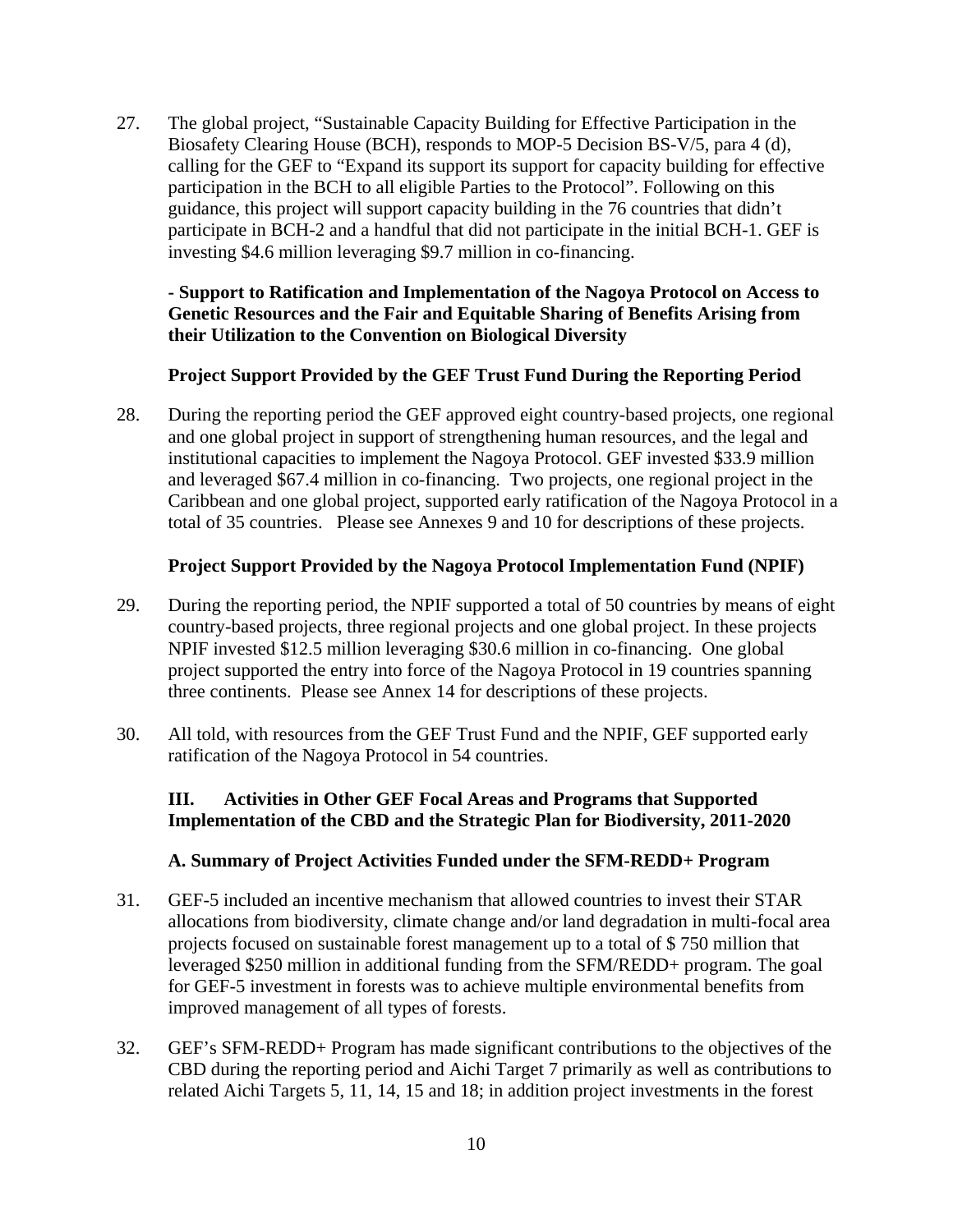enabling environment make a direct contribution to Target Seventeen (17). GEF has contributed \$193,917,633 towards 34 SFM –REDD+ projects which has leveraged an additional \$865,364,906 in cofinance.

33. Figure 5 depicts the percentage of resources from each focal area that contributes to the SFM REDD+ projects. This demonstrates how resources from the biodiversity focal area have leveraged considerable resources from other GEF focal areas to advance forest biodiversity conservation and sustainable use making a significant contribution to the associated Aichi Targets noted above. Please see Annex 11 and 12 for descriptions of these projects.





#### **B. GEF Small Grants Programme**

34. The GEF Small Grants Programme (SGP) is implemented by UNDP on behalf of the GEF partnership. During the reporting period, the GEF Small Grants Programme (SGP) financed approximately 1,277 biodiversity-related projects (including 145 projects with multi-focal area benefits contributing to climate change mitigation, international waters and land degradation), together representing some \$43.28 million in financing from the GEF, in addition to \$44.53 million in cumulative cash and in-kind co-financing from partners and grantees, GEF agencies, bilateral agencies, national and local governments, as well as the private sector, that was generated over the course of national implementation of the SGP projects.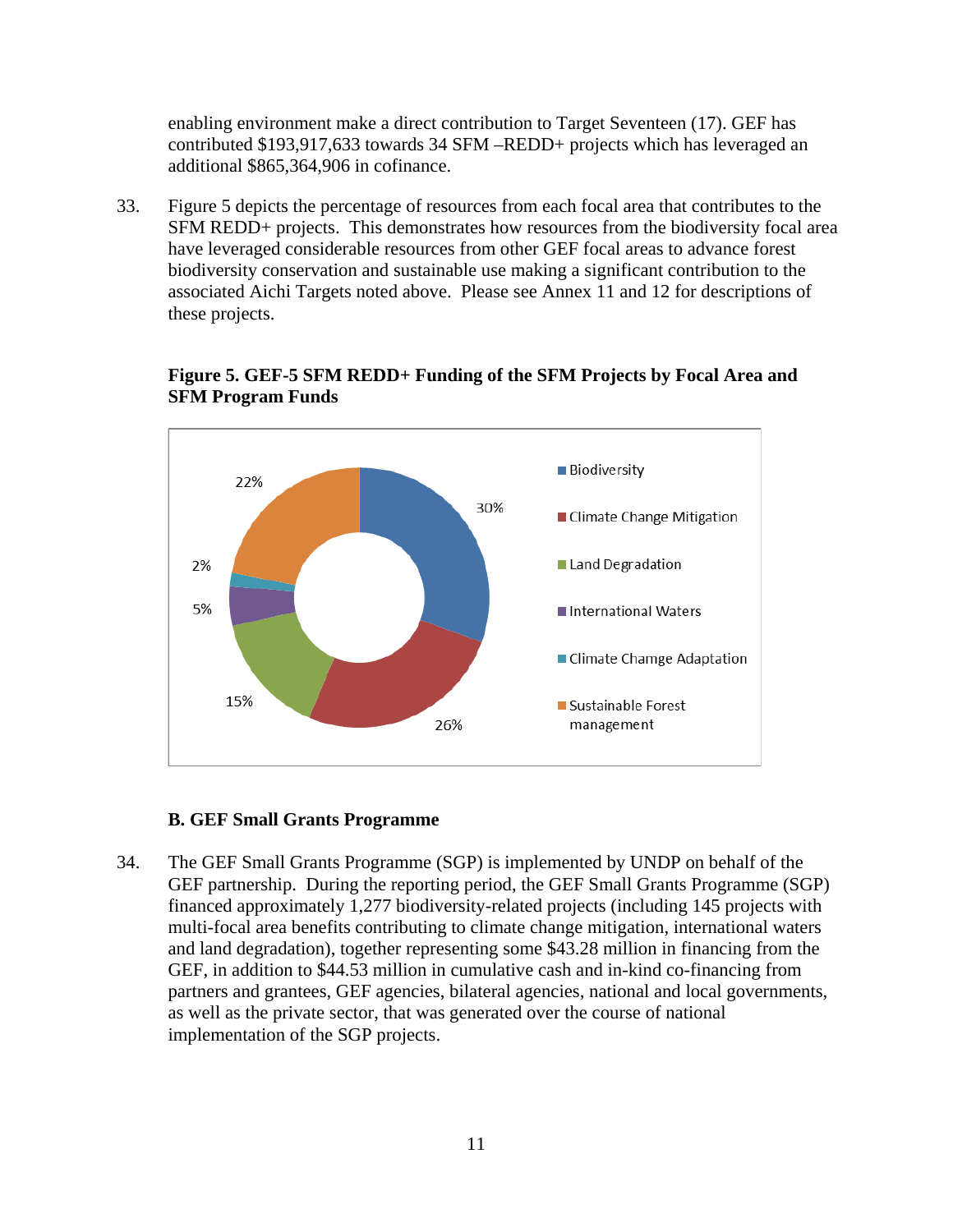# **C. Critical Ecosystem Partnership Fund (CEPF)**

35. During the reporting period the Critical Ecosystem Partnership Fund (CEPF), a partnership of GEF, Conservation International, the Government of Japan, the French Development Agency, the European Union, the John D. and Catherine T. MacArthur Foundation and the World Bank, provided funding for 228 projects in 43 countries, amounting to \$27.3 million, which leveraged \$25.16 million in cofinance.

### **D. Save our Species (SOS) Program**

- 36. The Save Our Species program (SOS), of which GEF is one donor, was established in 2010 (GEF: \$4.9 million, cofinancing \$7.85 million, total: \$12.75 million), by the GEF, the World Bank (WB) and the International Union for Conservation of Nature (IUCN) to support targeted species-conservation projects in GEF-recipient countries.
- 37. During the reporting period, 59 new SOS projects were approved for funding. These projects are presented in Annex 15. The SOS provided \$4,985,081 and leveraged \$ 5,371,870 in cofinance to conserve 129 threatened species in 42 countries, thus making a significant contribution to Aichi Target 12. These projects involved 42 CSOs.

#### **E. Biological Diversity and Climate Change Adaptation**

- 38. The GEF manages two separate trust funds with a priority on climate change adaptation, the Special Climate Change Fund (SCCF) and the Least Developed Countries Fund (LDCF). Although these funds were established to address the special needs of developing countries under the UNFCCC, some of the projects approved during the reporting period contribute to the objectives of the CBD.
- 39. Of the 20 projects approved under the SCCF during the reporting period, seven projects demonstrate a clear link to biodiversity. SCCF grants associated with these projects amount to \$44.16 million, with \$225.39 million in co-financing, for a total of \$269.55 million. Among these projects, several apply ecosystem-based approaches to adaptation, thus contributing towards the resilience of ecosystems and natural resources in the face of the current and future impacts of climate change; as well as towards the resilience of the people and livelihoods that depend on these resources.
- 40. Of the 77 projects approved under the LDCF during the reporting period, 25 projects demonstrate a clear link to biodiversity. LDCF grants associated with these projects amount to \$173.43 million, with \$625.91 million in co-financing, for a total of \$799.34 million. Several of these projects adopt ecosystems as an entry point for addressing the urgent and immediate adaptation needs of vulnerable rural communities. Please see Annex 17 for the list of SCCF and LDCF projects.

### **F. International Waters**

41. The International Waters (IW) focal area helps countries work together to secure a wide range of economic, political, and environmental benefits from shared surface water,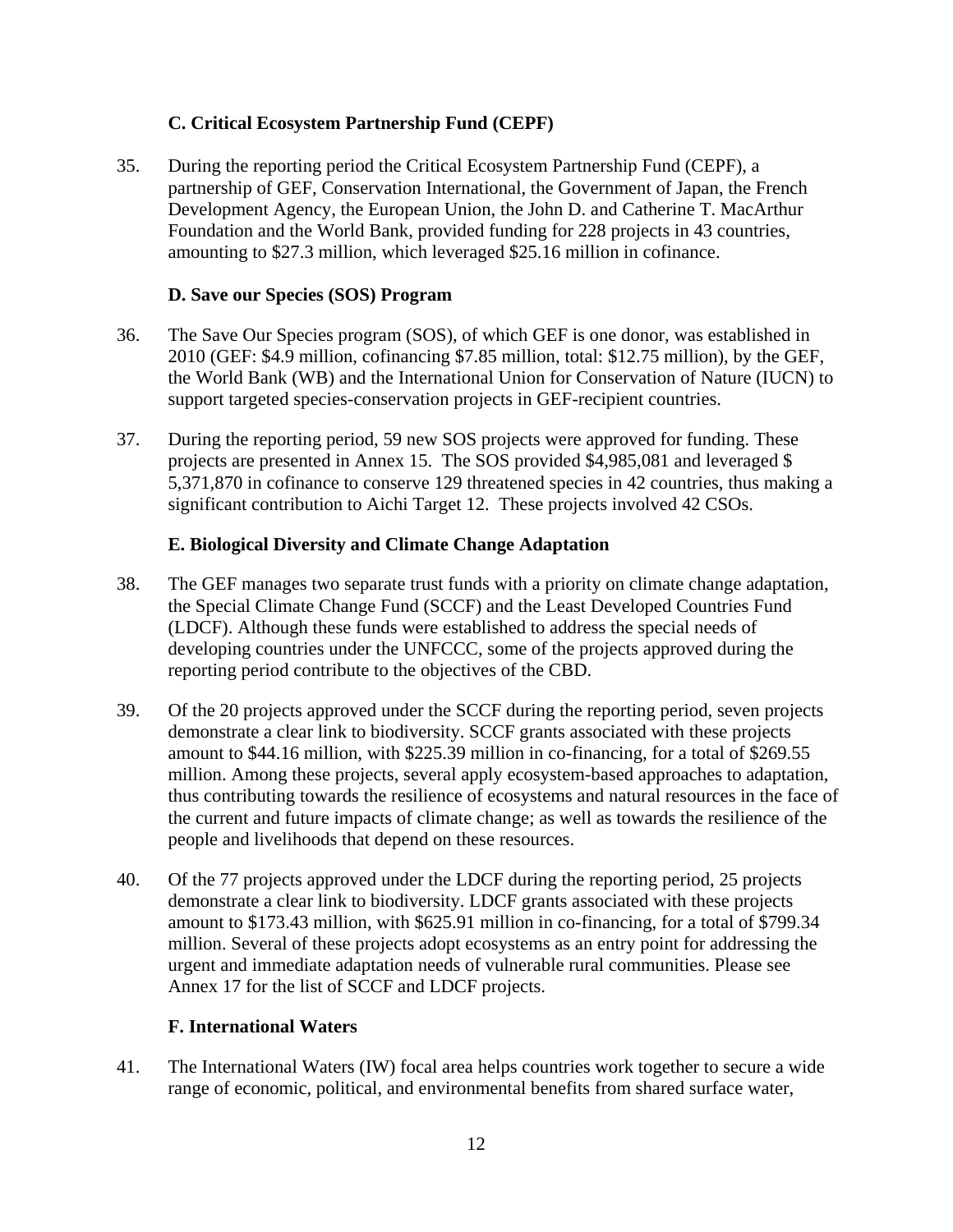groundwater, and marine systems. The goal of the IW focal area is the promotion of collective management for transboundary water systems and subsequent implementation of the full range of policy, legal, and institutional reforms and investments contributing to sustainable use and maintenance of ecosystem services.

42. Through the international waters focal area, the GEF approved 23 projects, benefiting 96 countries, for an amount totaling \$195.71 million that supported directly or indirectly the conservation and sustainable use of marine biodiversity during the reporting period. An additional \$1.55 billion was leveraged as cofinancing for these international waters projects. One global project, "Targeted Research for Improving Understanding of the Global Nitrogen Cycle towards the Establishment of an International Nutrient Management System" has the potential to benefit all GEF-eligible countries and advance implementation of Aichi Target 8. Please see Annex 17 for a list of these IW projects.

#### **G. Land Degradation Focal Area**

- 43. The Land Degradation (LD) focal area is the window through which the Global Environment Facility, as a financial mechanism, supports the implementation of the UNCCD. For the period under review, 18 stand-alone Land Degradation projects contributed to biodiversity conservation and sustainable use. A total of \$39.87 million have been programmed in these projects, leveraging a total of \$172.75 million in cofinance.
- 44. These projects will generate global environmental benefits and bring about socioeconomic benefits to communities. As LD projects, they are implemented in agricultural, pastoral, forest or mixed production landscapes also addressing conservation and sustainable use of biodiversity by: 1) reducing pressure on natural habitats by improving SLM in existing production systems; 2) improving management of crop and livestock diversity and associated practices (agro-biodiversity) in the production systems; and 3) improving soil health (microbes, organic matter) and water resource use in the production systems. Please see Annex 18 for a list of these projects.

### **IV. Response to COP Guidance to GEF from COP XI**

45. Guidance was provided to the GEF at COP XI through Decision COP/XI/5. GEF's response to that guidance is summarized in Table 5 below.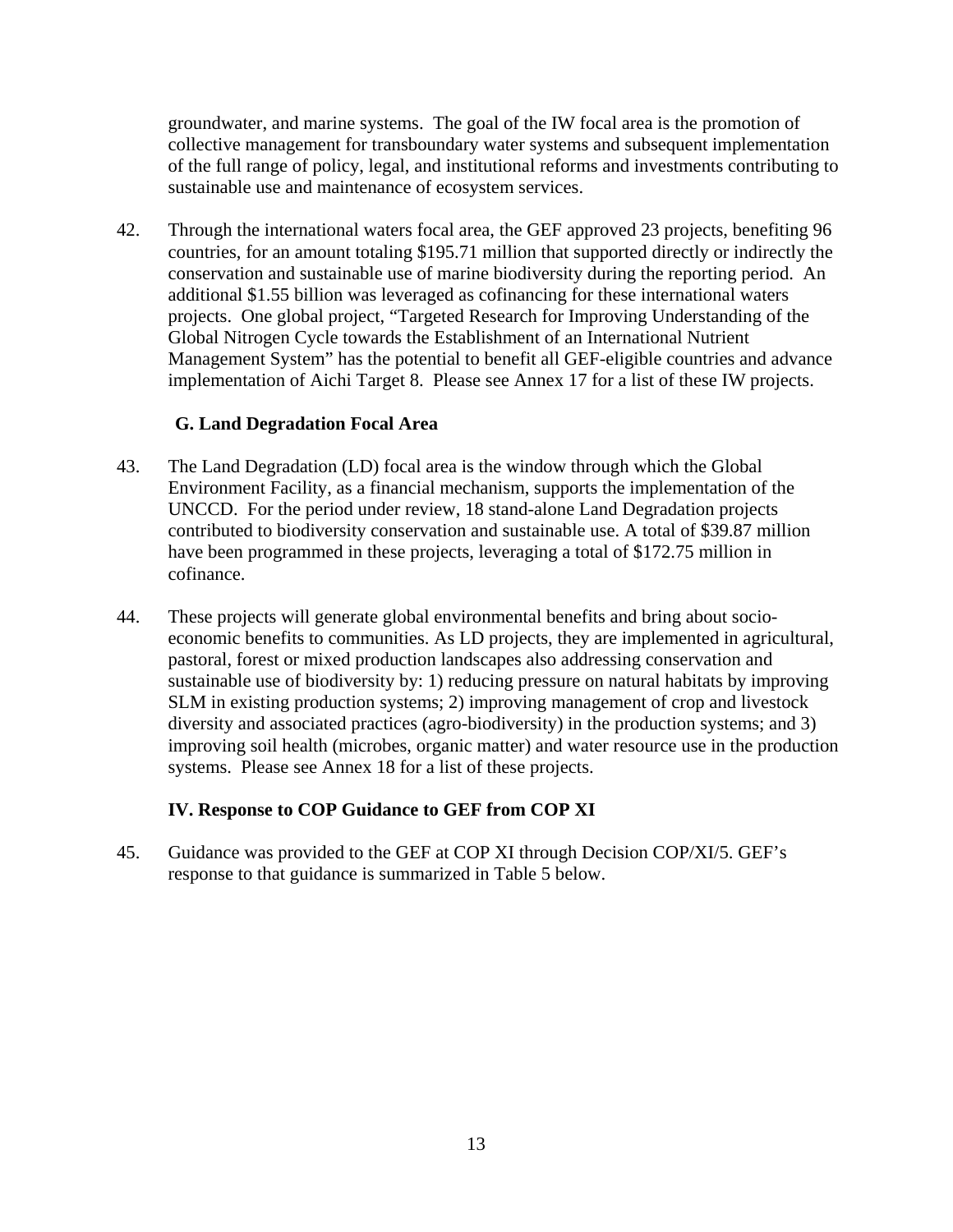# **Table 5. Response to Guidance to the GEF in Decision COP/XI/5/ The Financial Mechanism**

| <b>COP-11 Guidance</b>                                                                                                                                                                                                                                                                                                                                                                                                                                                                                                                                                                                                                                                                                     | <b>GEF Action</b>                                                                                                                                                                                                                                                                                                                                                                                         |
|------------------------------------------------------------------------------------------------------------------------------------------------------------------------------------------------------------------------------------------------------------------------------------------------------------------------------------------------------------------------------------------------------------------------------------------------------------------------------------------------------------------------------------------------------------------------------------------------------------------------------------------------------------------------------------------------------------|-----------------------------------------------------------------------------------------------------------------------------------------------------------------------------------------------------------------------------------------------------------------------------------------------------------------------------------------------------------------------------------------------------------|
| General Guidance                                                                                                                                                                                                                                                                                                                                                                                                                                                                                                                                                                                                                                                                                           |                                                                                                                                                                                                                                                                                                                                                                                                           |
| Adopts the four-year outcome-oriented framework of<br>programme priorities for the period 2014-2018 as<br>contained in the annex to the present decision and<br>requests the Global Environment Facility (GEF) to<br>implement it and report back to the Conference of the<br>Parties at its twelfth meeting on the GEF-6 strategy<br>and its thirteenth meeting on its implementation and<br>how it responds to the individual Elements and their<br>components, and the Additional Strategic<br>Considerations of the Framework, in accordance with<br>the Memorandum of Understanding between the<br>Conference of the Parties to the Convention and the<br>Council of the Global Environment Facility. | Report on GEF support to the implementation of<br>the Strategic Plan is provided in this report.<br>Please see Figures 1-4 of this report in particular<br>which maps country prioritization of their<br>allocations to the Aichi Targets.<br>In addition, please see GEF-6 biodiversity<br>strategy and paragraphs 18-24 in particular, and<br>Annex I and II within the GEF-6 biodiversity<br>strategy. |
| Encourages the Global Environment Facility to<br>further expedite the provision of financial support,<br>based on a flexible and national demand driven<br>approach, taking into consideration the needs of<br>developing countries in accordance with Article 20 of<br>the Convention.                                                                                                                                                                                                                                                                                                                                                                                                                    | At the Council meeting in October 2014 the<br>Secretariat will be proposing for consideration a<br>set of project cycle streamlining measures.                                                                                                                                                                                                                                                            |
| Calls upon the Global Environment Facility to avoid<br>additional and lengthy processes and to utilize<br>existing NBSAPs as the basis for GEF 6<br>determination of needs based priorities.                                                                                                                                                                                                                                                                                                                                                                                                                                                                                                               | At the Council meeting in October 2014, the<br>Secretariat will be proposing for consideration a<br>set of project cycle streamlining measures.<br>All GEF biodiversity projects have to<br>demonstrate linkage with the NBSAP in order to<br>be approved as this is a requirement for approval.                                                                                                          |
| Calls upon the Global Environment Facility to further<br>clarify the concept and application of co-financing<br>for biodiversity projects, and <i>invites</i> the GEF to apply<br>co-financing arrangements in ways that do not create<br>unnecessary barriers and costs for recipient countries<br>to access GEF funds.                                                                                                                                                                                                                                                                                                                                                                                   | The Secretariat, in collaboration with the GEF<br>Agencies, proposed for review of the GEF<br>Council at its May 2014 meeting, a revision of<br>the co-financing policy. The Council approved<br>the new policy which can be found at:<br>http://www.thegef.org/gef/sites/thegef.org/files/d<br>ocuments/GEF.C.46.09_Co-<br>Financing Policy May 6 2014.pdf                                               |
| Urges the GEF, in the process of replenishment for<br>GEF-6, to give due consideration to all aspects of the<br>expert team's needs assessment report on the levels<br>of funding for biodiversity.                                                                                                                                                                                                                                                                                                                                                                                                                                                                                                        | The expert team's needs assessment was duly<br>noted during the replenishment process.                                                                                                                                                                                                                                                                                                                    |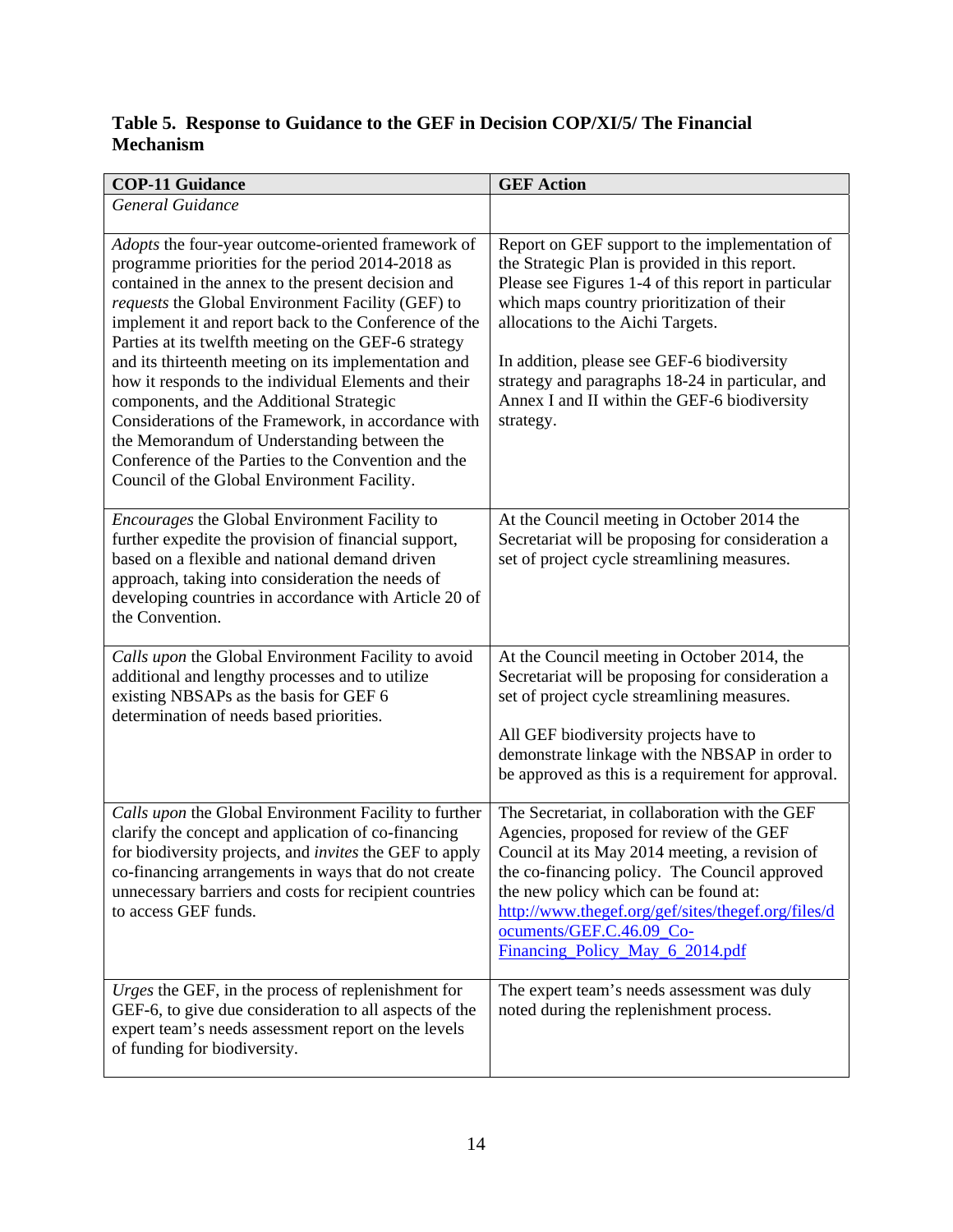| <b>COP-11 Guidance</b>                                                                                                                                                                                                                                                                                                                                                                                                                                                                                                                  | <b>GEF Action</b>                                                                                                                                                                                                                                                                                                                                                                                                                                                                                                                                                                                                                                                                                                                                                                                                                                                                                                                                                                                                                                                              |
|-----------------------------------------------------------------------------------------------------------------------------------------------------------------------------------------------------------------------------------------------------------------------------------------------------------------------------------------------------------------------------------------------------------------------------------------------------------------------------------------------------------------------------------------|--------------------------------------------------------------------------------------------------------------------------------------------------------------------------------------------------------------------------------------------------------------------------------------------------------------------------------------------------------------------------------------------------------------------------------------------------------------------------------------------------------------------------------------------------------------------------------------------------------------------------------------------------------------------------------------------------------------------------------------------------------------------------------------------------------------------------------------------------------------------------------------------------------------------------------------------------------------------------------------------------------------------------------------------------------------------------------|
| Requests the Executive Secretary and invites the<br>Global Environment Facility to identify the Aichi<br>Biodiversity Targets benefiting the most from<br>synergies with other GEF focal areas and make this<br>information available for further use.<br>Transmits to the Global Environment Facility the                                                                                                                                                                                                                              | The GEF-6 biodiversity strategy outlines<br>synergies within the strategy's various programs<br>and each programs' contribution to the Aichi<br>Targets, and these are presented in Annex I of the<br>GEF-6 biodiversity strategy document. As part of<br>GEF-6 strategy development, synergies with<br>other focal areas have been explored and will be<br>made use of through the Integrated Approach<br>Pilots and the SFM program in particular. In<br>addition, contributions from other focal area<br>strategies to the achievement of the Aichi Targets<br>are identified and presented in the GEF-6<br>biodiversity strategy. Please see Annex 1 of this<br>report (GEF-6 biodiversity strategy), Annex II of<br>the strategy document, and the GEF-6<br>Programming Directions document which can be<br>found here:<br>http://www.thegef.org/gef/sites/thegef.org/files/d<br>ocuments/GEF.C.46.07.Rev .01 Summary of t<br>he_Negotiations_of_the_Sixth_Replenishment_o<br>f the GEF Trust Fund May 22 2014.pdf<br>The results from the $6th$ replenishment of the GEF |
| report on the assessment of needs for GEF 6, for<br>consideration by the Global Environment Facility, so<br>that the Facility will in its regular report to the<br>Conference of Parties indicate how it has responded<br>during the replenishment cycle to the previous<br>assessment by the Conference of the Parties.                                                                                                                                                                                                                | Trust Fund are presented in Section VI of this<br>report. This includes the total value of the<br>replenishment amount pledged, including that to<br>the biodiversity focal area.                                                                                                                                                                                                                                                                                                                                                                                                                                                                                                                                                                                                                                                                                                                                                                                                                                                                                              |
| Specific additional guidance to the financial<br>mechanism                                                                                                                                                                                                                                                                                                                                                                                                                                                                              |                                                                                                                                                                                                                                                                                                                                                                                                                                                                                                                                                                                                                                                                                                                                                                                                                                                                                                                                                                                                                                                                                |
| <b>Global Strategy for Plant Conservation</b><br><i>Recalling</i> decision X/17, <i>urges</i> Parties and invites<br>other Governments, the financial mechanism, and<br>funding organizations to provide adequate, timely<br>and sustainable support for the implementation of the<br>Strategy, especially for developing countries, in<br>particular least developed countries and small island<br>developing States, as well as Parties with economies<br>in transition and those countries that are centres of<br>genetic diversity. | The GEF-5 strategy was comprehensive enough<br>that plant conservation could be addressed under<br>the objectives of the strategy, and the GEF-6<br>strategy follows suit in that regard. GEF will<br>continue to fund activities within country-driven<br>GEF projects that advance the implementation of<br>the GSPC when these elements are in line with<br>the Strategic Plan for Biodiversity, 2011-2020<br>and the Aichi Targets; supportive of the<br>objectives of projects that generate global<br>environmental benefits; and consistent with the<br>GEF mandate.                                                                                                                                                                                                                                                                                                                                                                                                                                                                                                    |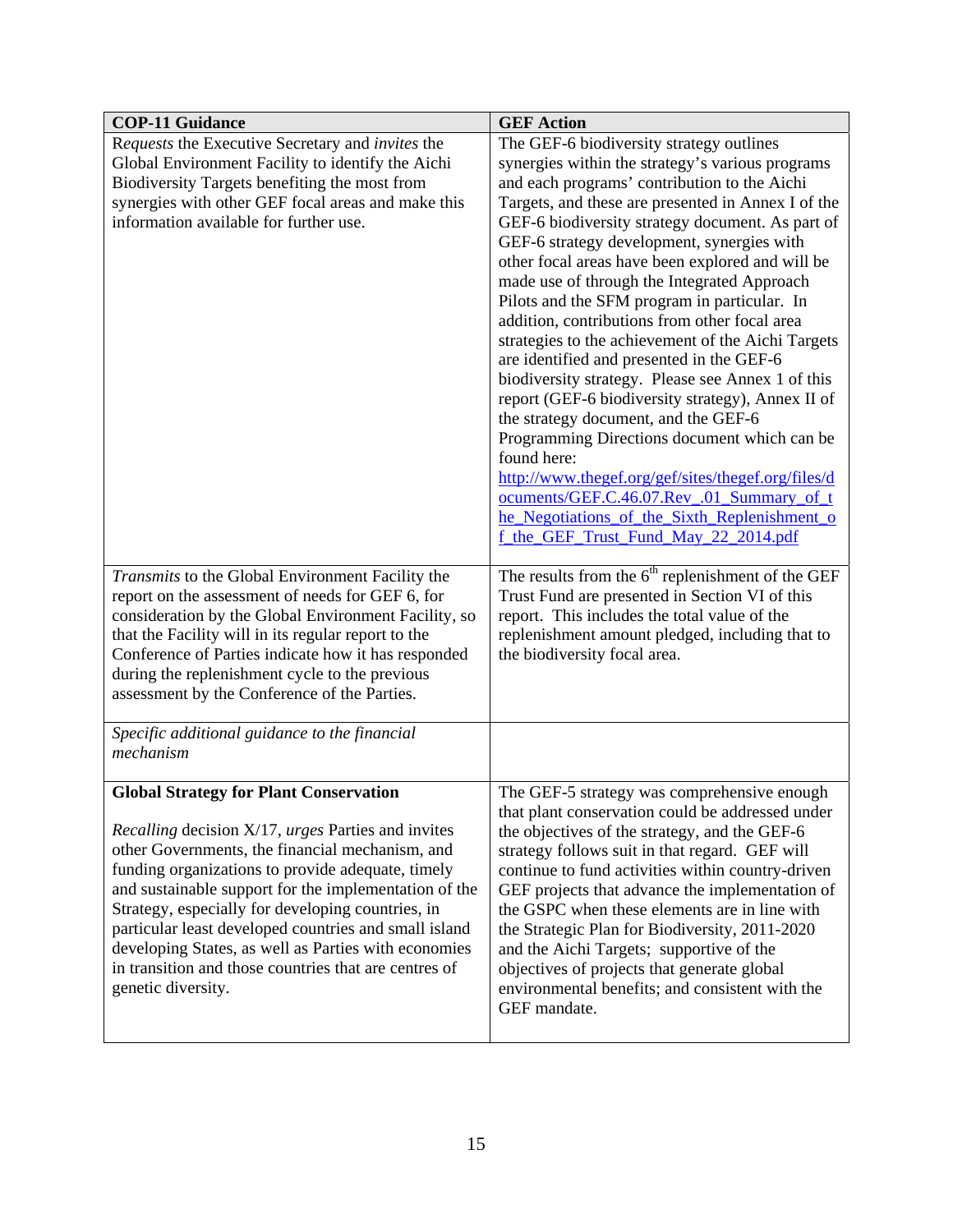| <b>COP-11 Guidance</b>                                                                                                                                                                                                                                                                                                                                                                                                                                                                                                                                                                                                                                                                                                                                   | <b>GEF Action</b>                                                                                                                                                                                                                                                                                                                        |
|----------------------------------------------------------------------------------------------------------------------------------------------------------------------------------------------------------------------------------------------------------------------------------------------------------------------------------------------------------------------------------------------------------------------------------------------------------------------------------------------------------------------------------------------------------------------------------------------------------------------------------------------------------------------------------------------------------------------------------------------------------|------------------------------------------------------------------------------------------------------------------------------------------------------------------------------------------------------------------------------------------------------------------------------------------------------------------------------------------|
| <b>Marine and coastal biodiversity</b><br>Urges Parties and invites other Governments, the<br>financial mechanism, and funding organizations, as<br>appropriate, to provide adequate, timely, and<br>sustainable support to the implementation of training<br>and capacity-building and other activities related to<br>EBSAs, especially for developing countries, in<br>particular least developed countries and small island<br>developing States, and Parties with economies in<br>transition, including countries with upwelling<br>systems, and, as appropriate, indigenous and local<br>communities.                                                                                                                                               | The GEF-6 strategy is comprehensive enough<br>with regards to marine protected area<br>management that this guidance can be supported<br>should countries prioritize this support.                                                                                                                                                       |
| <b>Protected areas</b><br><i>Invites</i> the Global Environment Facility and its<br>implementing agencies to facilitate the alignment of<br>the development and implementation of protected<br>area projects with the actions identified in national<br>action plans for the programme of work, for example<br>by clearly articulating the linkages with elements of<br>Aichi Biodiversity Target 11 in project documents,<br>with a view to facilitating the systematic monitoring<br>and reporting of the results of those projects as they<br>contribute to achieving Aichi Biodiversity Target 11<br>and other related targets by Parties, and to maximize<br>the contribution of such projects to the Strategic Plan<br>for Biodiversity 2011-2020. | Projects submitted for funding to the GEF<br>support activities in the Programme of Work that<br>are consistent with the GEF mandate and all<br>biodiversity projects and multi-focal area projects<br>that use biodiversity resources are required to<br>clearly identify the contributions each project<br>makes to the Aichi Targets. |
| Requests the Global Environment Facility, in<br>accordance with its mandate, and invites other<br>donors, to provide adequate and timely financial<br>support to developing countries, in particular the least<br>developed countries and small island developing<br>States among them, as well as countries with<br>economies in transition, including countries that are<br>centres of origin or diversity of genetic resources.                                                                                                                                                                                                                                                                                                                       | GEF continues to comply with this request.                                                                                                                                                                                                                                                                                               |
| Cooperation with international organizations,<br>other conventions and initiatives<br>Requests the Global Environment Facility and <i>invites</i><br>other financial mechanisms to continue to support<br>projects and activities to improve synergies among<br>relevant multilateral environment agreements.                                                                                                                                                                                                                                                                                                                                                                                                                                            | The inclusive nature of the Strategic Plan for<br>Biodiversity 2011-2020 and the GEF-6<br>biodiversity strategy provides ample opportunity<br>for country-driven projects to exploit synergies<br>amongst the relevant multilateral environment<br>agreements and advance shared objectives.                                             |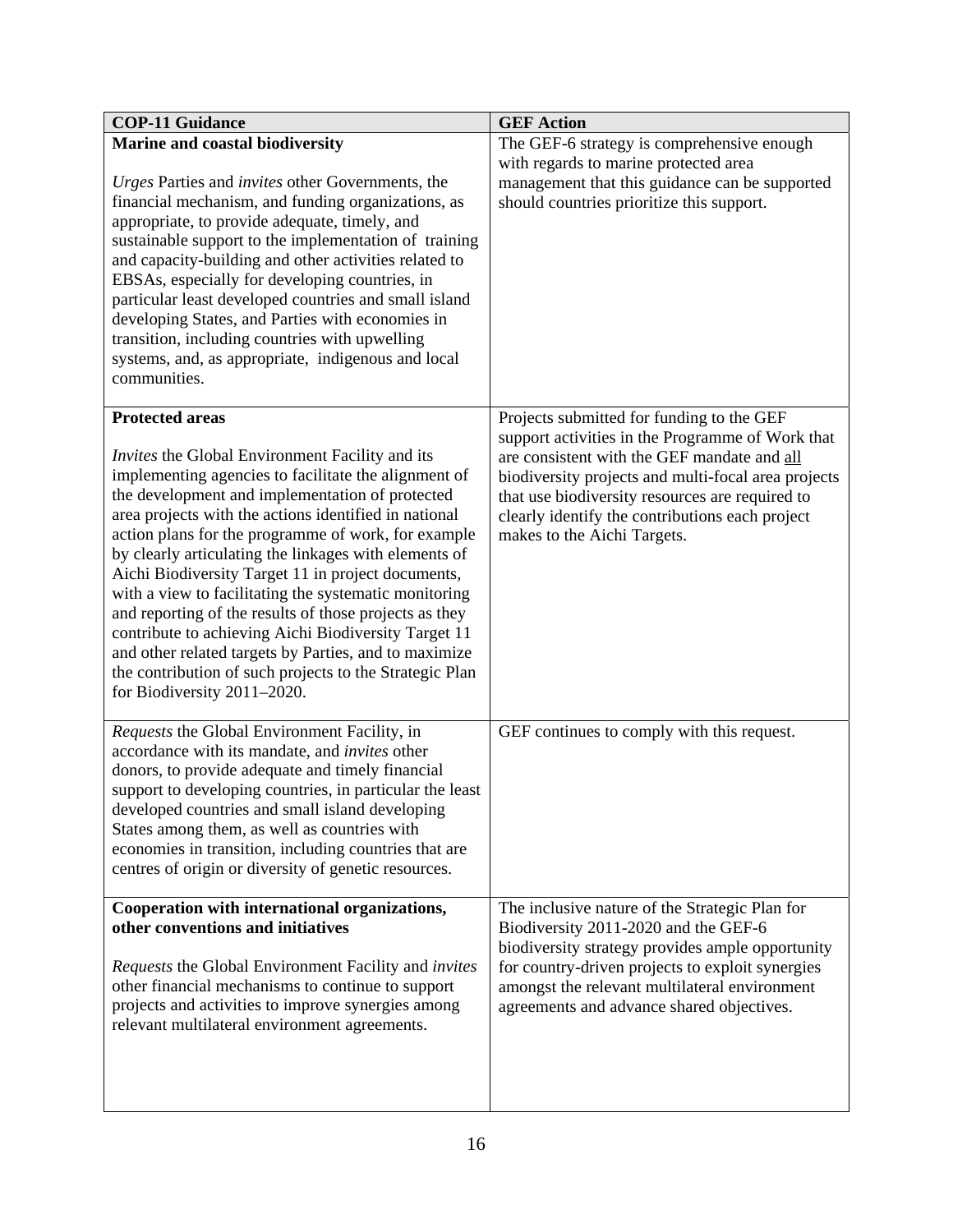| <b>Nagoya Protocol on Access and Benefit-sharing</b><br>Please see paragraphs 28-30 of this report and<br>Annexes 9 and 10 for a description of support<br>Recommends that the Global Environment Facility<br>provided to support access and benefit-sharing<br>makes available the necessary funds for activities to<br>and the early entry into force and implementation<br>support access and benefit-sharing and the early entry<br>of the Nagoya Protocol.<br>into force and implementation of the Nagoya<br>Protocol in order to implement the third objective of<br>The GEF-6 biodiversity strategy responds to the<br>the Convention on Biological Diversity, and further<br>guidance provided by the COP to the GEF on the<br>recommends that GEF operational focal points<br>programme priorities to support the<br>implementation of the Nagoya Protocol on<br>carefully consider the urgent need to finance<br>activities related to access and benefit-sharing and the<br>Access and Benefit Sharing.<br>Nagoya Protocol when consulting national<br>stakeholders on the distribution of the System for<br>During its entire operational history, Nagoya<br>Protocol Implementation Fund (NPIF) has<br><b>Transparent Allocation of Resources (STAR)</b><br>supported 11 projects totaling \$12.6 million and<br>allocation;<br>leveraging \$29.9 million in cofinancing. These<br>Further recommends that the Global Environment<br>include 8 country-based projects, one global<br>Facility continues to finance, as a priority, technical<br>project and two regional projects (Pacific, | <b>COP-11 Guidance</b>                              | <b>GEF Action</b>                                 |
|----------------------------------------------------------------------------------------------------------------------------------------------------------------------------------------------------------------------------------------------------------------------------------------------------------------------------------------------------------------------------------------------------------------------------------------------------------------------------------------------------------------------------------------------------------------------------------------------------------------------------------------------------------------------------------------------------------------------------------------------------------------------------------------------------------------------------------------------------------------------------------------------------------------------------------------------------------------------------------------------------------------------------------------------------------------------------------------------------------------------------------------------------------------------------------------------------------------------------------------------------------------------------------------------------------------------------------------------------------------------------------------------------------------------------------------------------------------------------------------------------------------------------------------------------------------------------------------------------------|-----------------------------------------------------|---------------------------------------------------|
|                                                                                                                                                                                                                                                                                                                                                                                                                                                                                                                                                                                                                                                                                                                                                                                                                                                                                                                                                                                                                                                                                                                                                                                                                                                                                                                                                                                                                                                                                                                                                                                                          |                                                     |                                                   |
|                                                                                                                                                                                                                                                                                                                                                                                                                                                                                                                                                                                                                                                                                                                                                                                                                                                                                                                                                                                                                                                                                                                                                                                                                                                                                                                                                                                                                                                                                                                                                                                                          |                                                     |                                                   |
|                                                                                                                                                                                                                                                                                                                                                                                                                                                                                                                                                                                                                                                                                                                                                                                                                                                                                                                                                                                                                                                                                                                                                                                                                                                                                                                                                                                                                                                                                                                                                                                                          |                                                     |                                                   |
|                                                                                                                                                                                                                                                                                                                                                                                                                                                                                                                                                                                                                                                                                                                                                                                                                                                                                                                                                                                                                                                                                                                                                                                                                                                                                                                                                                                                                                                                                                                                                                                                          |                                                     |                                                   |
|                                                                                                                                                                                                                                                                                                                                                                                                                                                                                                                                                                                                                                                                                                                                                                                                                                                                                                                                                                                                                                                                                                                                                                                                                                                                                                                                                                                                                                                                                                                                                                                                          |                                                     |                                                   |
|                                                                                                                                                                                                                                                                                                                                                                                                                                                                                                                                                                                                                                                                                                                                                                                                                                                                                                                                                                                                                                                                                                                                                                                                                                                                                                                                                                                                                                                                                                                                                                                                          |                                                     |                                                   |
|                                                                                                                                                                                                                                                                                                                                                                                                                                                                                                                                                                                                                                                                                                                                                                                                                                                                                                                                                                                                                                                                                                                                                                                                                                                                                                                                                                                                                                                                                                                                                                                                          |                                                     |                                                   |
|                                                                                                                                                                                                                                                                                                                                                                                                                                                                                                                                                                                                                                                                                                                                                                                                                                                                                                                                                                                                                                                                                                                                                                                                                                                                                                                                                                                                                                                                                                                                                                                                          |                                                     |                                                   |
|                                                                                                                                                                                                                                                                                                                                                                                                                                                                                                                                                                                                                                                                                                                                                                                                                                                                                                                                                                                                                                                                                                                                                                                                                                                                                                                                                                                                                                                                                                                                                                                                          |                                                     |                                                   |
|                                                                                                                                                                                                                                                                                                                                                                                                                                                                                                                                                                                                                                                                                                                                                                                                                                                                                                                                                                                                                                                                                                                                                                                                                                                                                                                                                                                                                                                                                                                                                                                                          |                                                     |                                                   |
|                                                                                                                                                                                                                                                                                                                                                                                                                                                                                                                                                                                                                                                                                                                                                                                                                                                                                                                                                                                                                                                                                                                                                                                                                                                                                                                                                                                                                                                                                                                                                                                                          |                                                     |                                                   |
|                                                                                                                                                                                                                                                                                                                                                                                                                                                                                                                                                                                                                                                                                                                                                                                                                                                                                                                                                                                                                                                                                                                                                                                                                                                                                                                                                                                                                                                                                                                                                                                                          |                                                     |                                                   |
|                                                                                                                                                                                                                                                                                                                                                                                                                                                                                                                                                                                                                                                                                                                                                                                                                                                                                                                                                                                                                                                                                                                                                                                                                                                                                                                                                                                                                                                                                                                                                                                                          |                                                     |                                                   |
|                                                                                                                                                                                                                                                                                                                                                                                                                                                                                                                                                                                                                                                                                                                                                                                                                                                                                                                                                                                                                                                                                                                                                                                                                                                                                                                                                                                                                                                                                                                                                                                                          |                                                     |                                                   |
|                                                                                                                                                                                                                                                                                                                                                                                                                                                                                                                                                                                                                                                                                                                                                                                                                                                                                                                                                                                                                                                                                                                                                                                                                                                                                                                                                                                                                                                                                                                                                                                                          |                                                     |                                                   |
|                                                                                                                                                                                                                                                                                                                                                                                                                                                                                                                                                                                                                                                                                                                                                                                                                                                                                                                                                                                                                                                                                                                                                                                                                                                                                                                                                                                                                                                                                                                                                                                                          |                                                     |                                                   |
|                                                                                                                                                                                                                                                                                                                                                                                                                                                                                                                                                                                                                                                                                                                                                                                                                                                                                                                                                                                                                                                                                                                                                                                                                                                                                                                                                                                                                                                                                                                                                                                                          |                                                     |                                                   |
|                                                                                                                                                                                                                                                                                                                                                                                                                                                                                                                                                                                                                                                                                                                                                                                                                                                                                                                                                                                                                                                                                                                                                                                                                                                                                                                                                                                                                                                                                                                                                                                                          |                                                     |                                                   |
|                                                                                                                                                                                                                                                                                                                                                                                                                                                                                                                                                                                                                                                                                                                                                                                                                                                                                                                                                                                                                                                                                                                                                                                                                                                                                                                                                                                                                                                                                                                                                                                                          | support to Parties aimed at the speedy ratification | Central Africa) in support of ratification of the |
| and early entry into force of the Nagoya Protocol,<br>Nagoya Protocol. Although all projects will                                                                                                                                                                                                                                                                                                                                                                                                                                                                                                                                                                                                                                                                                                                                                                                                                                                                                                                                                                                                                                                                                                                                                                                                                                                                                                                                                                                                                                                                                                        |                                                     |                                                   |
| and its implementation at national level;<br>support ratification in some measure, the global                                                                                                                                                                                                                                                                                                                                                                                                                                                                                                                                                                                                                                                                                                                                                                                                                                                                                                                                                                                                                                                                                                                                                                                                                                                                                                                                                                                                                                                                                                            |                                                     |                                                   |
| project and two regional projects were solely                                                                                                                                                                                                                                                                                                                                                                                                                                                                                                                                                                                                                                                                                                                                                                                                                                                                                                                                                                                                                                                                                                                                                                                                                                                                                                                                                                                                                                                                                                                                                            |                                                     |                                                   |
| Requests GEF, in considering financing for Nagoya<br>focused on accelerating early ratification. Please                                                                                                                                                                                                                                                                                                                                                                                                                                                                                                                                                                                                                                                                                                                                                                                                                                                                                                                                                                                                                                                                                                                                                                                                                                                                                                                                                                                                                                                                                                  |                                                     |                                                   |
| Protocol Implementation Fund projects, to ensure that<br>see paragraphs 29-30 of this report and Annex 14                                                                                                                                                                                                                                                                                                                                                                                                                                                                                                                                                                                                                                                                                                                                                                                                                                                                                                                                                                                                                                                                                                                                                                                                                                                                                                                                                                                                                                                                                                |                                                     |                                                   |
| the Fund will specifically support activities related to<br>for a description of programming for the                                                                                                                                                                                                                                                                                                                                                                                                                                                                                                                                                                                                                                                                                                                                                                                                                                                                                                                                                                                                                                                                                                                                                                                                                                                                                                                                                                                                                                                                                                     |                                                     |                                                   |
| early ratification and capacity-building, and be used<br>reporting period.                                                                                                                                                                                                                                                                                                                                                                                                                                                                                                                                                                                                                                                                                                                                                                                                                                                                                                                                                                                                                                                                                                                                                                                                                                                                                                                                                                                                                                                                                                                               |                                                     |                                                   |
| for access to and utilization of genetic resources only                                                                                                                                                                                                                                                                                                                                                                                                                                                                                                                                                                                                                                                                                                                                                                                                                                                                                                                                                                                                                                                                                                                                                                                                                                                                                                                                                                                                                                                                                                                                                  |                                                     |                                                   |
| when such activities have been approved by<br>At its May 2014 Council Meeting, the GEF                                                                                                                                                                                                                                                                                                                                                                                                                                                                                                                                                                                                                                                                                                                                                                                                                                                                                                                                                                                                                                                                                                                                                                                                                                                                                                                                                                                                                                                                                                                   |                                                     |                                                   |
| appropriate government authorities and endorsed<br>Council having reviewed document                                                                                                                                                                                                                                                                                                                                                                                                                                                                                                                                                                                                                                                                                                                                                                                                                                                                                                                                                                                                                                                                                                                                                                                                                                                                                                                                                                                                                                                                                                                      |                                                     |                                                   |
| GEF/C.46/12, Update on the Nagoya Protocol<br>through the GEF operational focal point.                                                                                                                                                                                                                                                                                                                                                                                                                                                                                                                                                                                                                                                                                                                                                                                                                                                                                                                                                                                                                                                                                                                                                                                                                                                                                                                                                                                                                                                                                                                   |                                                     |                                                   |
| Implementation Fund, took note of the good                                                                                                                                                                                                                                                                                                                                                                                                                                                                                                                                                                                                                                                                                                                                                                                                                                                                                                                                                                                                                                                                                                                                                                                                                                                                                                                                                                                                                                                                                                                                                               |                                                     |                                                   |
| Requests the GEF to continue to administer the NPIF<br>progress made by the GEF Secretariat in                                                                                                                                                                                                                                                                                                                                                                                                                                                                                                                                                                                                                                                                                                                                                                                                                                                                                                                                                                                                                                                                                                                                                                                                                                                                                                                                                                                                                                                                                                           |                                                     |                                                   |
| until the time the resources committed up to the end<br>managing the Nagoya Protocol Implementation                                                                                                                                                                                                                                                                                                                                                                                                                                                                                                                                                                                                                                                                                                                                                                                                                                                                                                                                                                                                                                                                                                                                                                                                                                                                                                                                                                                                                                                                                                      |                                                     |                                                   |
| of GEF-5 are disbursed, and to report on the status of<br>Fund (NPIF) and decided to extend the operation                                                                                                                                                                                                                                                                                                                                                                                                                                                                                                                                                                                                                                                                                                                                                                                                                                                                                                                                                                                                                                                                                                                                                                                                                                                                                                                                                                                                                                                                                                |                                                     |                                                   |
| the fund to the twelfth meeting of the Conference of<br>of the NPIF to December 31, 2020 for                                                                                                                                                                                                                                                                                                                                                                                                                                                                                                                                                                                                                                                                                                                                                                                                                                                                                                                                                                                                                                                                                                                                                                                                                                                                                                                                                                                                                                                                                                             |                                                     |                                                   |
| the Parties to the Convention, which shall decide on<br>operational reasons to allow continuation of                                                                                                                                                                                                                                                                                                                                                                                                                                                                                                                                                                                                                                                                                                                                                                                                                                                                                                                                                                                                                                                                                                                                                                                                                                                                                                                                                                                                                                                                                                     |                                                     |                                                   |
| its future.<br>project preparation for and implementation of the                                                                                                                                                                                                                                                                                                                                                                                                                                                                                                                                                                                                                                                                                                                                                                                                                                                                                                                                                                                                                                                                                                                                                                                                                                                                                                                                                                                                                                                                                                                                         |                                                     |                                                   |
| Project Identification Form (PIF) approved                                                                                                                                                                                                                                                                                                                                                                                                                                                                                                                                                                                                                                                                                                                                                                                                                                                                                                                                                                                                                                                                                                                                                                                                                                                                                                                                                                                                                                                                                                                                                               |                                                     |                                                   |
| projects. Consistent with the May 2011 GEF                                                                                                                                                                                                                                                                                                                                                                                                                                                                                                                                                                                                                                                                                                                                                                                                                                                                                                                                                                                                                                                                                                                                                                                                                                                                                                                                                                                                                                                                                                                                                               |                                                     |                                                   |
| Council decision on the NPIF, the Council will                                                                                                                                                                                                                                                                                                                                                                                                                                                                                                                                                                                                                                                                                                                                                                                                                                                                                                                                                                                                                                                                                                                                                                                                                                                                                                                                                                                                                                                                                                                                                           |                                                     |                                                   |
| not approve new PIFs under the NPIF after 30                                                                                                                                                                                                                                                                                                                                                                                                                                                                                                                                                                                                                                                                                                                                                                                                                                                                                                                                                                                                                                                                                                                                                                                                                                                                                                                                                                                                                                                                                                                                                             |                                                     |                                                   |
| June 2014. Noting that the GEF-6 Biodiversity                                                                                                                                                                                                                                                                                                                                                                                                                                                                                                                                                                                                                                                                                                                                                                                                                                                                                                                                                                                                                                                                                                                                                                                                                                                                                                                                                                                                                                                                                                                                                            |                                                     |                                                   |
| Focal Area Strategy includes resources for                                                                                                                                                                                                                                                                                                                                                                                                                                                                                                                                                                                                                                                                                                                                                                                                                                                                                                                                                                                                                                                                                                                                                                                                                                                                                                                                                                                                                                                                                                                                                               |                                                     |                                                   |
| implementing the Nagoya Protocol, Council                                                                                                                                                                                                                                                                                                                                                                                                                                                                                                                                                                                                                                                                                                                                                                                                                                                                                                                                                                                                                                                                                                                                                                                                                                                                                                                                                                                                                                                                                                                                                                |                                                     |                                                   |
| requested that the GEF Secretariat report to the                                                                                                                                                                                                                                                                                                                                                                                                                                                                                                                                                                                                                                                                                                                                                                                                                                                                                                                                                                                                                                                                                                                                                                                                                                                                                                                                                                                                                                                                                                                                                         |                                                     |                                                   |
| Conference of the Parties of the Convention on                                                                                                                                                                                                                                                                                                                                                                                                                                                                                                                                                                                                                                                                                                                                                                                                                                                                                                                                                                                                                                                                                                                                                                                                                                                                                                                                                                                                                                                                                                                                                           |                                                     |                                                   |
| Biological Diversity on funding for the                                                                                                                                                                                                                                                                                                                                                                                                                                                                                                                                                                                                                                                                                                                                                                                                                                                                                                                                                                                                                                                                                                                                                                                                                                                                                                                                                                                                                                                                                                                                                                  |                                                     |                                                   |
| ratification and early implementation of the<br>Nagoya Protocol.                                                                                                                                                                                                                                                                                                                                                                                                                                                                                                                                                                                                                                                                                                                                                                                                                                                                                                                                                                                                                                                                                                                                                                                                                                                                                                                                                                                                                                                                                                                                         |                                                     |                                                   |
|                                                                                                                                                                                                                                                                                                                                                                                                                                                                                                                                                                                                                                                                                                                                                                                                                                                                                                                                                                                                                                                                                                                                                                                                                                                                                                                                                                                                                                                                                                                                                                                                          |                                                     |                                                   |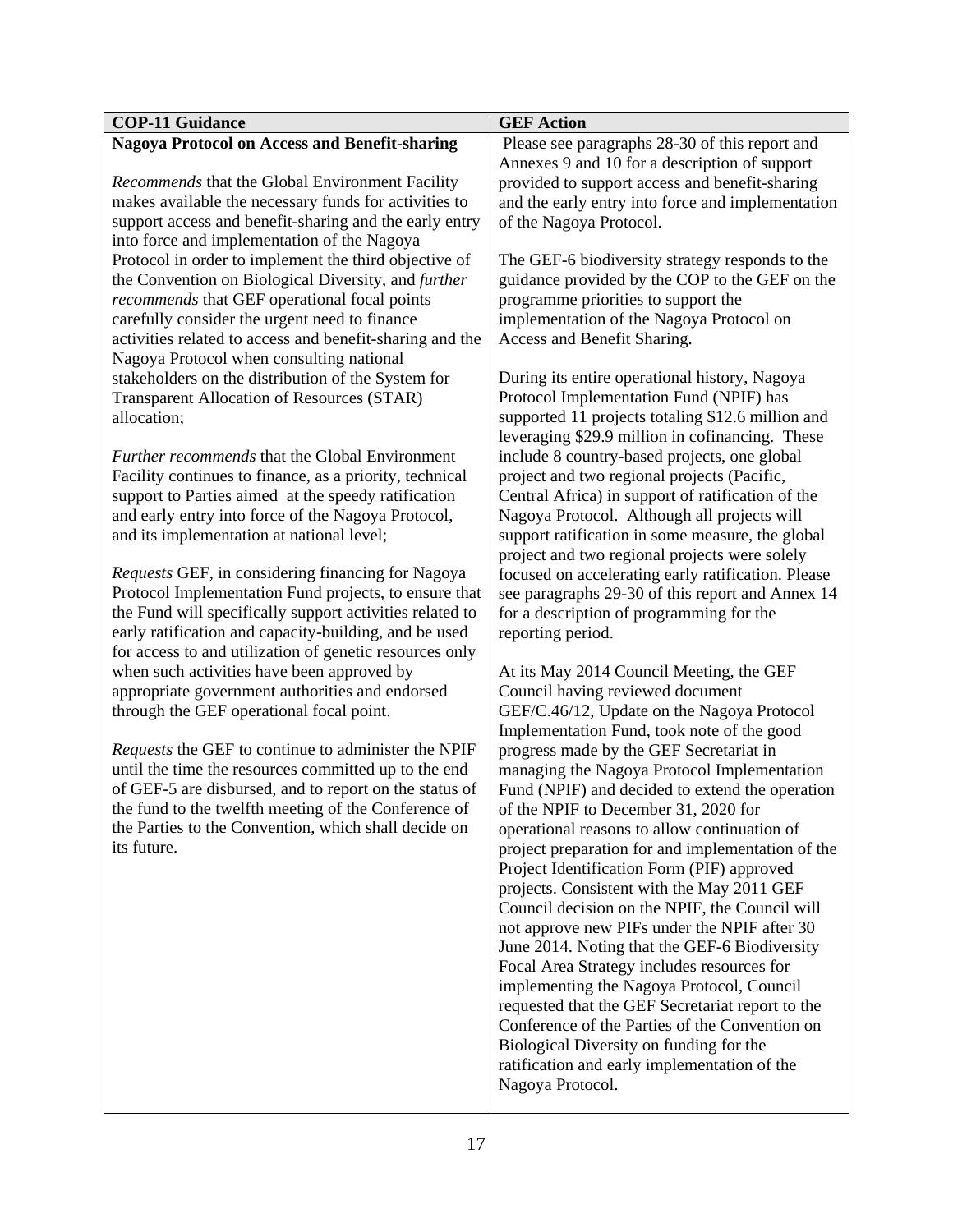| <b>COP-11 Guidance</b>                                                                                                                                                                                                                                                                                                                                                                                                                                                                                                                                                            | <b>GEF Action</b>                                                                                                                                                                                                                                                                                           |
|-----------------------------------------------------------------------------------------------------------------------------------------------------------------------------------------------------------------------------------------------------------------------------------------------------------------------------------------------------------------------------------------------------------------------------------------------------------------------------------------------------------------------------------------------------------------------------------|-------------------------------------------------------------------------------------------------------------------------------------------------------------------------------------------------------------------------------------------------------------------------------------------------------------|
| Monitoring progress in implementation of the<br>Strategic Plan for Biodiversity 2011-2020 and the<br><b>Aichi Biodiversity Targets</b><br>Calls upon Parties, the Global Environment Facility,<br>donors, international organizations, academia, non-<br>governmental organizations and organizations of<br>indigenous and local communities to consider the<br>provision of technical support and financial resources<br>for collaborative programmes related to the work on<br>indicators on traditional knowledge and customary<br>sustainable use contained in decision XI/3. | Providing financial support for work on<br>indicators on traditional knowledge and<br>customary sustainable use would not be eligible<br>for GEF-funding. The GEF would welcome an<br>invitation to participate in any initiative to<br>provide technical advice to advance indicator<br>work in this area. |
| Recalls paragraphs 5 and 6 of decision X/10, which,<br>inter alia, request the Global Environment Facility<br>and invite other donors, Governments and<br>multilateral and bilateral agencies to provide<br>adequate and timely financial support for the<br>preparation of the fifth national reports.                                                                                                                                                                                                                                                                           | Support to production of the $5th$ National Report<br>is described in paragraphs 22-24 of this report.<br>In the GEF-6 biodiversity strategy, allowances<br>have been made to provide support to the Sixth<br>National Report to countries through the focal<br>area set-aside.                             |
| <b>Engagement of other stakeholders</b>                                                                                                                                                                                                                                                                                                                                                                                                                                                                                                                                           | Noted.                                                                                                                                                                                                                                                                                                      |
| Reiterates its invitation in paragraph 7 of decision<br>X/23 to the Global Environment Facility to consider<br>establishing a South-South biodiversity cooperation<br>trust fund for the implementation of the Strategic<br>Plan for Biodiversity 2011-2020, based on voluntary<br>contributions, and welcomes ongoing discussions on<br>this matter.                                                                                                                                                                                                                             |                                                                                                                                                                                                                                                                                                             |
| <b>Biosafety</b><br>In Decision XI/5, paragraph 28, The COP further<br>transmitted the guidance received from the<br>Conference of the Parties serving as the meeting of<br>the Parties to the Cartagena Protocol on Biosafety,<br>which was contained in appendix II to the present<br>decision.                                                                                                                                                                                                                                                                                 | This guidance was incorporated into the GEF-6<br>biodiversity strategy and will inform GEF's<br>ongoing support to the Cartagena Protocol.<br>Please see Annex 1 of this report (GEF-6<br>biodiversity strategy).                                                                                           |
| <b>Elements of the GEF-6 Strategy</b><br>In guiding the development of the GEF-6 biodiversity<br>strategy, the four-year outcome-oriented framework<br>of programme priorities 2014–2018 consists of the<br>following elements: (a) The Strategic Plan for<br>Biodiversity 2011-2020, including its Aichi<br>Biodiversity Targets (decision $X/2$ , annex); (b) The<br>Strategic Plan for the Cartagena Protocol on                                                                                                                                                               | The GEF-6 biodiversity strategy incorporates<br>these elements. Please see Annex 1 of this report<br>(GEF-6 biodiversity strategy).                                                                                                                                                                         |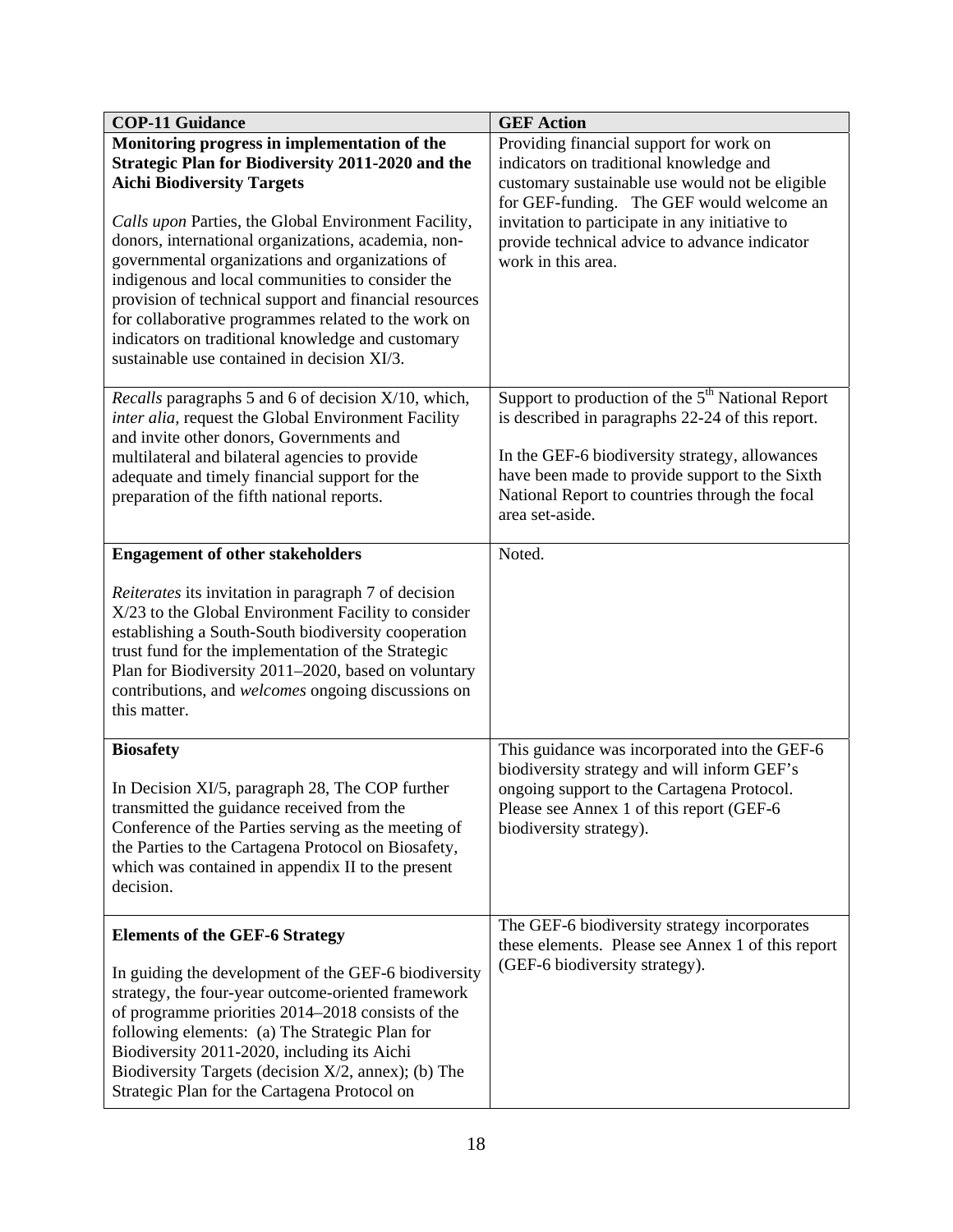| <b>COP-11 Guidance</b>                                                                                           | <b>GEF Action</b>                               |
|------------------------------------------------------------------------------------------------------------------|-------------------------------------------------|
| Biosafety for the period 2011–2020 (decision BS-                                                                 |                                                 |
| $V/16$ ; (c) The guidance to the financial mechanism                                                             |                                                 |
| on programme priorities to support the                                                                           |                                                 |
| implementation of the Nagoya Protocol on Access                                                                  |                                                 |
| and Benefit-sharing put forward by the second                                                                    |                                                 |
| meeting of the Intergovernmental Committee for the                                                               |                                                 |
| Nagoya Protocol, contained in appendix I to this                                                                 |                                                 |
| decision; (d) Any relevant indicators for national and                                                           |                                                 |
| global use for assessing the progress of                                                                         |                                                 |
| implementation of the Strategic Plan; 9e)The current                                                             |                                                 |
| set of output, outcome and impact indicators, and<br>associated monitoring processes and tracking tools,         |                                                 |
| currently in use by the Global Environment Facility.                                                             |                                                 |
|                                                                                                                  |                                                 |
| <b>Additional strategic considerations</b>                                                                       |                                                 |
|                                                                                                                  | These additional strategic considerations were  |
| The GEF-6 biodiversity strategy should take into                                                                 | applied in the development of the GEF-6         |
| account that the Aichi Biodiversity Targets provide a<br>flexible basis for Parties which can be adapted, taking | biodiversity strategy.                          |
| into account different national circumstances and                                                                |                                                 |
| capabilities, including in revised national biodiversity                                                         |                                                 |
| strategy and action plans.                                                                                       |                                                 |
|                                                                                                                  |                                                 |
| The GEF-6 biodiversity strategy should take into                                                                 |                                                 |
| account coherence with, and synergies among,                                                                     | The GEF-6 biodiversity strategy explicitly      |
| country-driven programmes and priorities set out in                                                              | promotes synergies amongst the GEF focal areas  |
| revised national biodiversity strategy and action                                                                | and in the Integrated Approach Pilots in GEF-6. |
| plans, while focusing on filling the highest priority                                                            |                                                 |
| gaps associated with the Strategic Plan for                                                                      |                                                 |
| Biodiversity 2011-2020 and its 20 Aichi Biodiversity                                                             |                                                 |
| Targets.                                                                                                         |                                                 |
| The GEF-6 biodiversity strategy should promote                                                                   | CBD Secretariat, along with technical experts   |
| coherence and synergies among the GEF focal areas                                                                | and CSO representatives, were part of the       |
| of biodiversity, land degradation, international                                                                 | Technical Advisory Group that advised the GEF   |
| waters, climate change – mitigation and adaptation,                                                              | on GEF-6 biodiversity strategy.                 |
| and within the context of country-driven programmes                                                              |                                                 |
| and priorities. The GEF should continue to engage                                                                |                                                 |
| key stakeholders, including the Secretariat of the                                                               |                                                 |
| Convention, in the process of formulating the GEF-6                                                              |                                                 |
| strategy for the biodiversity focal area.                                                                        |                                                 |
|                                                                                                                  |                                                 |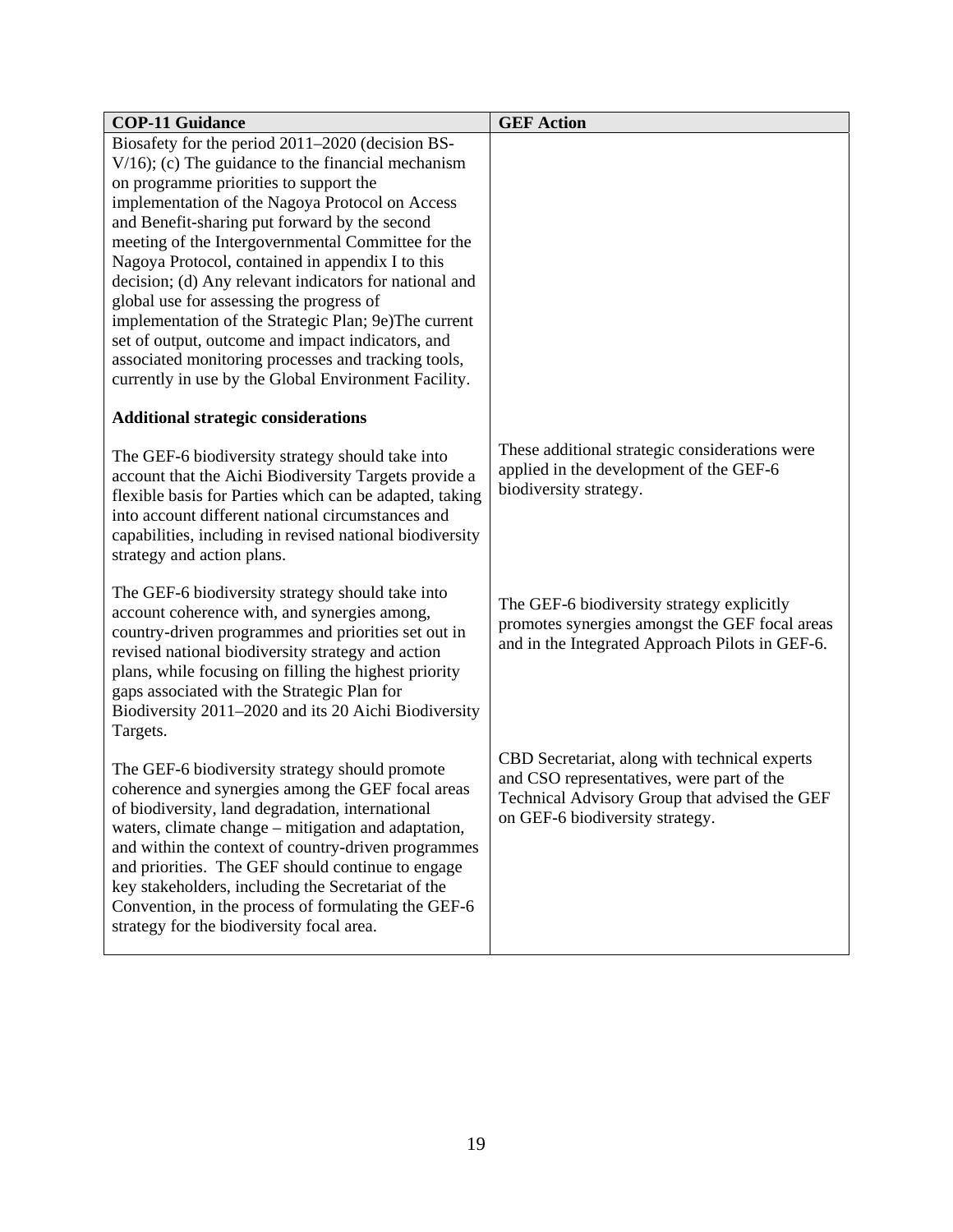### **V. MONITORING & EVALUATION RESULTS**

#### **A. Portfolio Monitoring Results**

- 46. GEF projects under implementation are assessed as to whether they are achieving the development/global environment objectives (DO) of the project and their respective implementation progress (IP) according to the following rating system:
	- **Highly satisfactory (HS).** The project had no shortcomings in the achievement of its objectives in terms of relevance, effectiveness, or efficiency;
	- **Satisfactory (S).** The project had minor shortcomings in the achievement of its objectives in terms of relevance, effectiveness, or efficiency;
	- **Moderately satisfactory (MS).** The project had moderate shortcomings in the achievement of its objectives in terms of relevance, effectiveness, or efficiency;
	- **Moderately unsatisfactory (MU).** The project had significant shortcomings in the achievement of its objectives in terms of relevance, effectiveness, or efficiency;
	- **Unsatisfactory (U).** The project had major shortcomings in the achievement of its objectives in terms of relevance, effectiveness, or efficiency; and
	- **Highly unsatisfactory (HU).** The project had severe shortcomings.
- 47. GEF's corporate goal is to have at least 75% of projects achieving ratings of moderately satisfactory or higher. Within the biodiversity portfolio of 198 projects that are currently under implementation, 91% of projects are achieving their global environment objectives at a rating of moderately satisfactory (MS) or higher, with 61% of the total achieving ratings of Satisfactory or Highly Satisfactory. In terms of implementation progress, 85% of projects are achieving implementation progress ratings of MS or higher, with 54% of the total achieving ratings of Satisfactory or Highly Satisfactory.

### **B. Results from the GEF Independent Evaluation Office**

- 48. During the reporting period the GEF Independent Evaluation Office (GEF IEO) was involved in several evaluations that are of relevance to the biodiversity focal area. These include five Country Portfolio Evaluations, one Country Portfolio Study, two Annual Performance Reports, the STAR Midterm Evaluation, two technical papers from OPS5, and several Impact evaluations. The main messages from these evaluations are summarized below.  $10^{-10}$
- 49. **Country Portfolio Evaluations.** The GEF IEO conducted five Country Portfolio Evaluations in India, Sri Lanka, Vanuatu and the Secretariat for the Pacific Regional Environment Programme (SPREP), Tanzania, and Eritrea, and one Country Portfolio Study in Sierra Leone.<sup>11</sup> The evaluations found that GEF support has played an important role in creating the enabling framework necessary for the development of environmental policy and laws. GEF support remains relevant to the countries' environmental priorities

<sup>1</sup> <sup>10</sup> The full reports are available at the GEF IEO website (www.gefieo.org). The Office is ready to provide any additional information to the COP as needed.

<sup>&</sup>lt;sup>11</sup> Three of these are included in the Annual Country Portfolio Evaluation report (ACPER) of 2013, and three are included in the ACPER 2014. Both are found here: http://www.thegef.org/gef/ACPERs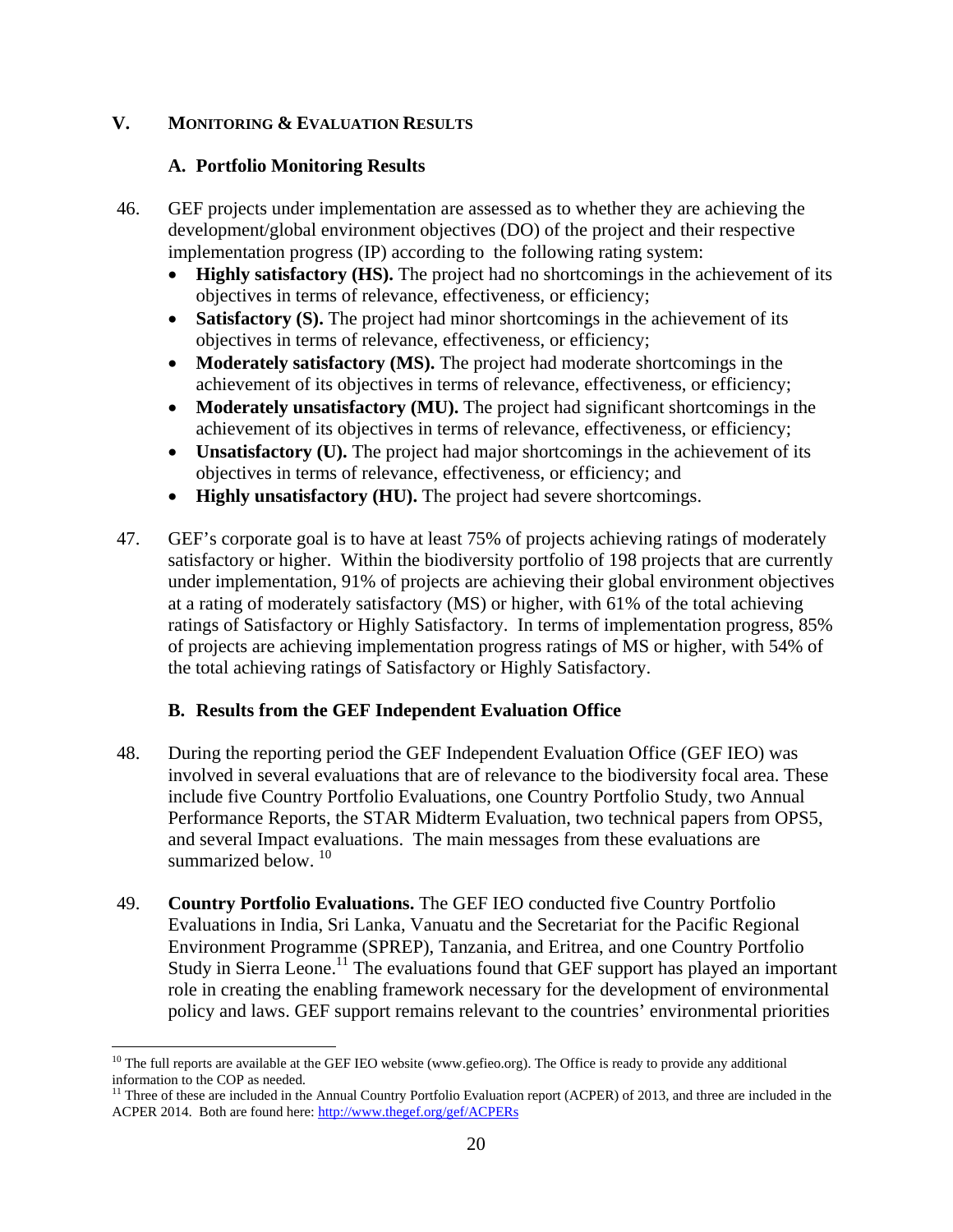and to their sustainable development needs, with few exceptions. In Tanzania, Eritrea and Sierra Leone, project design factors, particularly over-ambitious objectives, have often caused implementation over-runs. The likelihood of sustainability is mixed. Sustainability is most likely when institutional and individual capacity development is fostered and when livelihood activities are promoted through community-based approaches. In India, Sri Lanka, Vanuatu and SPREP countries, effective communication and outreach and use of lessons learned facilitated broader adoption. Long preparation times and delayed implementation affected overall efficiency. The introduction of resource allocation mechanisms since GEF-4 stimulated country programming with varying degrees of success in the respective countries.

- 50. **Performance Evaluations.** The Annual Performance Report (APR) of the GEF IEO presents a detailed account of project results, including ratings for achievement of expected outcomes, ratings for the likelihood of outcome sustainability, and financial information.<sup>12</sup> Of the 298 biodiversity projects rated for outcome achievements so far, 251 (84%) were rated moderately satisfactory or higher. Of the 285 biodiversity projects rated for sustainability, 159 (56%) were in the "likely" range. The last two APRs (APR 2012 and APR 2013) reported on 93 completed biodiversity projects. Of these, outcomes of 87% were rated to be in the satisfactory range and sustainability of 58% (out of 91 rated) was rated in the 'likely' range. Both the outcome ratings and sustainability ratings for the projects in the last two APRs are comparable to the long-term average.
- 51. The GEF invested \$1,125 million dollars in the 299 completed biodiversity projects for which financial information is available so far. An aggregate co-financing of \$2,472 million was promised at the start of these projects, at \$2.2 dollars per dollar of GEF grant. Of the 260 completed biodiversity projects for which information on materialization of co-financing is available, a co-financing of \$2,365 million materialized: a mean of \$2.1 per dollar of GEF funding and a median of \$1.7 per dollar of GEF funding. The mean materialization ratio per dollar of GEF funding was \$2.5 in the cohort of completed projects reviewed in APR 2012 and \$3.0 for the cohort of APR 2013, and the median materialization ratio per dollar of GEF funding was \$1.9 for both APR years.
- 52. **Mid Term Evaluation of STAR.** The GEF IEO's mid-term evaluation of STAR<sup>13</sup> found that the Biodiversity global environmental benefit index is conceptually simple and based on scientific evidence. Indicators for biodiversity are directly linked with global environmental benefits pursued by the GEF. The Sustainable Forest Management (SFM) set aside has been effective in directing resources to SFM activities. The evaluation recommends improving the scientific and technical validity of the biodiversity GBI index by giving greater attention to ecosystem functions and freshwater species.

<sup>&</sup>lt;sup>12</sup> The most recent APR 2012 and APR 21013 are both available here: http://www.thegef.org/gef/APRs

<sup>&</sup>lt;sup>13</sup> The System for Transparent Allocation of Resources (STAR) is a framework for the allocation of GEF-5 replenishment resources to support activities in the biodiversity, climate change and land degradation focal areas. Mid-Term Evaluation of the System of Transparent Allocation of Resources, available here: http://www.thegef.org/gef/node/10012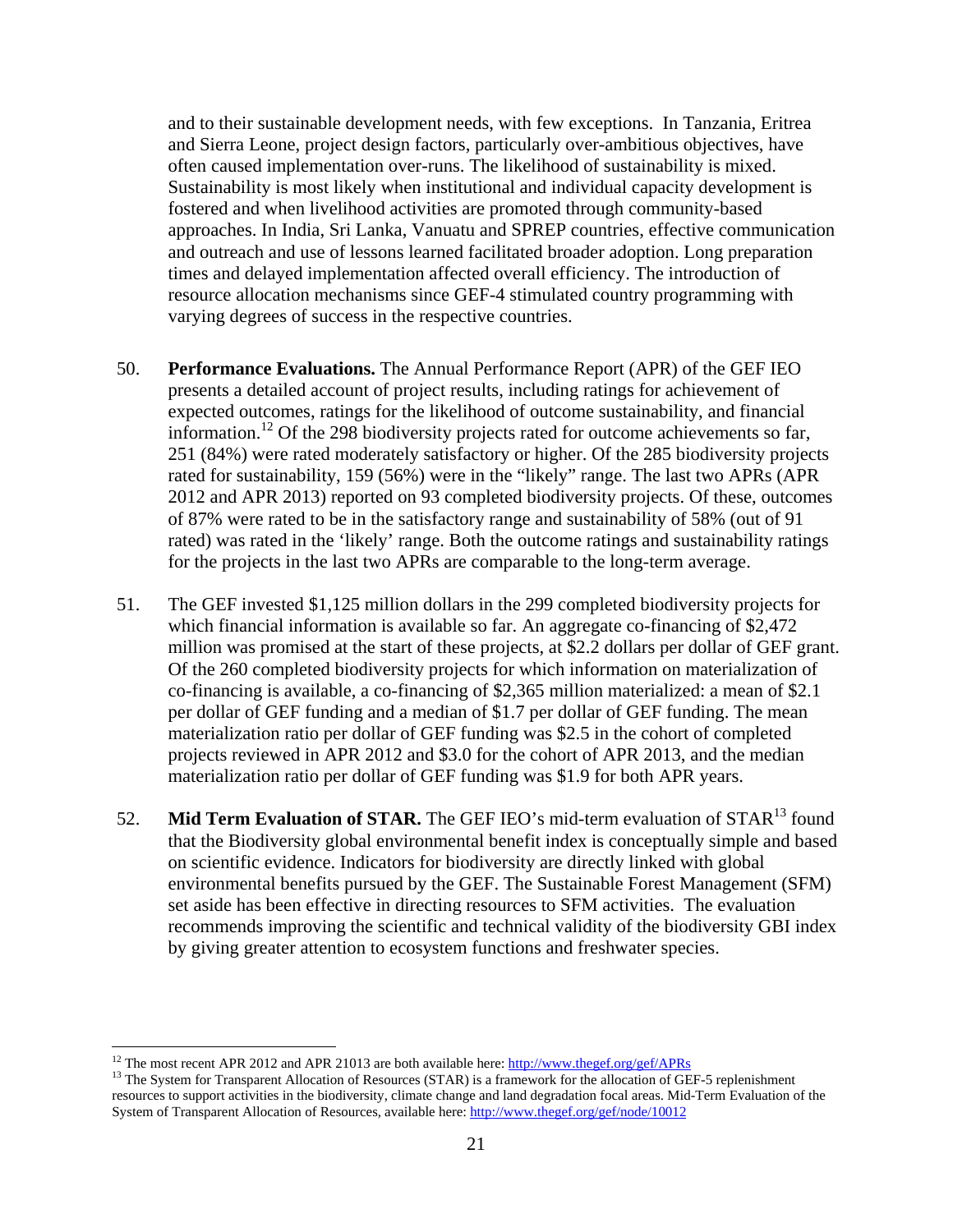- 53. **Relevance of the GEF to the Conventions.** The OPS5's Technical Paper #414 on the Relevance of the GEF to the Conventions found that the GEF's Biodiversity GEF-5 Strategy reflects COP guidance closely and tries to incorporate the multitude of areas for GEF programming mandated by CBD guidance. The overall amount of CBD guidance issued to the GEF has been continuously high and slightly increasing over time and faces two challenges: consolidation and prioritization. Due to a lack of prioritization in CBD guidance, there is a certain level of fragmentation and lower strategic coherence of the Biodiversity Strategy. Approved resources under the BD Focal Area are focused almost exclusively on activities under objectives BD-1 and BD-2. The programmatic areas of biosafety under the Cartagena Protocol as well as on Access and Benefit-Sharing under the Nagoya Protocol are operationalized through the GEF-5 Focal Area Strategy objectives BD-3 and BD-4, but countries are not requesting corresponding resources from their STAR allocations.
- 54. **Impact Evaluations.** The OPS5's Technical Paper #2, "Impact of the GEF", reports that the "Critical Ecosystem Partnership Fund" project effectively contributed to the creation or expansion of 9.4 million hectares of protected areas in 15 countries with globally significant biodiversity hotspots. The OPS5's Technical Paper #12, "Progress Towards Impact", reports that of 227 completed biodiversity projects, 70% (158 projects) showed environmental impacts; 50% (114 projects) achieved environmental stress reduction, and an additional 20% (45 projects) resulted in improved environmental status. Terminal evaluations of biodiversity projects reported environmental impacts mostly in the form of improved habitats at the site level (33%, 76 projects), but 11% (26 projects) also reported impacts at a landscape scale. The GEF IEO's 2013 Annual Impact Report<sup>15</sup> describes an ongoing evaluation jointly undertaken by the GEF IEO and UNDP that will assess GEF support to the protection of biodiversity through protected areas.

### **VI. OTHER RELEVANT ISSUES TO THE CONFERENCE OF THE PARTIES**

#### **A. Sixth Replenishment of the GEF Trust Fund**

- 55. Negotiations for the sixth replenishment period (July 1, 2014 through June 30, 2018) of the GEF (GEF-6) were successfully concluded on April 16-17, 2014 in Geneva, Switzerland when 31 countries pledged a total of \$4.433 billion towards programming in GEF-6. The 31 countries are: Australia, Austria, Bangladesh, Belgium, Brazil, Canada, China, Czech Republic, Denmark, Finland, France, Germany, India, Ireland, Italy, Japan, Korea, Luxembourg, Mexico, Netherlands, New Zealand, Norway, Pakistan, Russian Federation, Slovenia, South Africa, Spain, Sweden, Switzerland, United Kingdom, and the United States of America.
- 56. The GEF Council endorsed the entire Replenishment package at its  $46<sup>th</sup>$  meeting, May 25-27, 2014, including the Programming Directions Document, the GEF-6 Policy Recommendations, and the Replenishment Resolution.

 $\overline{a}$ 

<sup>&</sup>lt;sup>14</sup> GEF IEO's Fifth Overall Performance Study (OPS5) of the Global Environment Facility. All documents are found here:<br>http://www.thegef.org/gef/OPS5

<sup>&</sup>lt;sup>15</sup> Annual Report on Impact, GEF 2013. Found here: http://www.thegef.org/gef/AIRs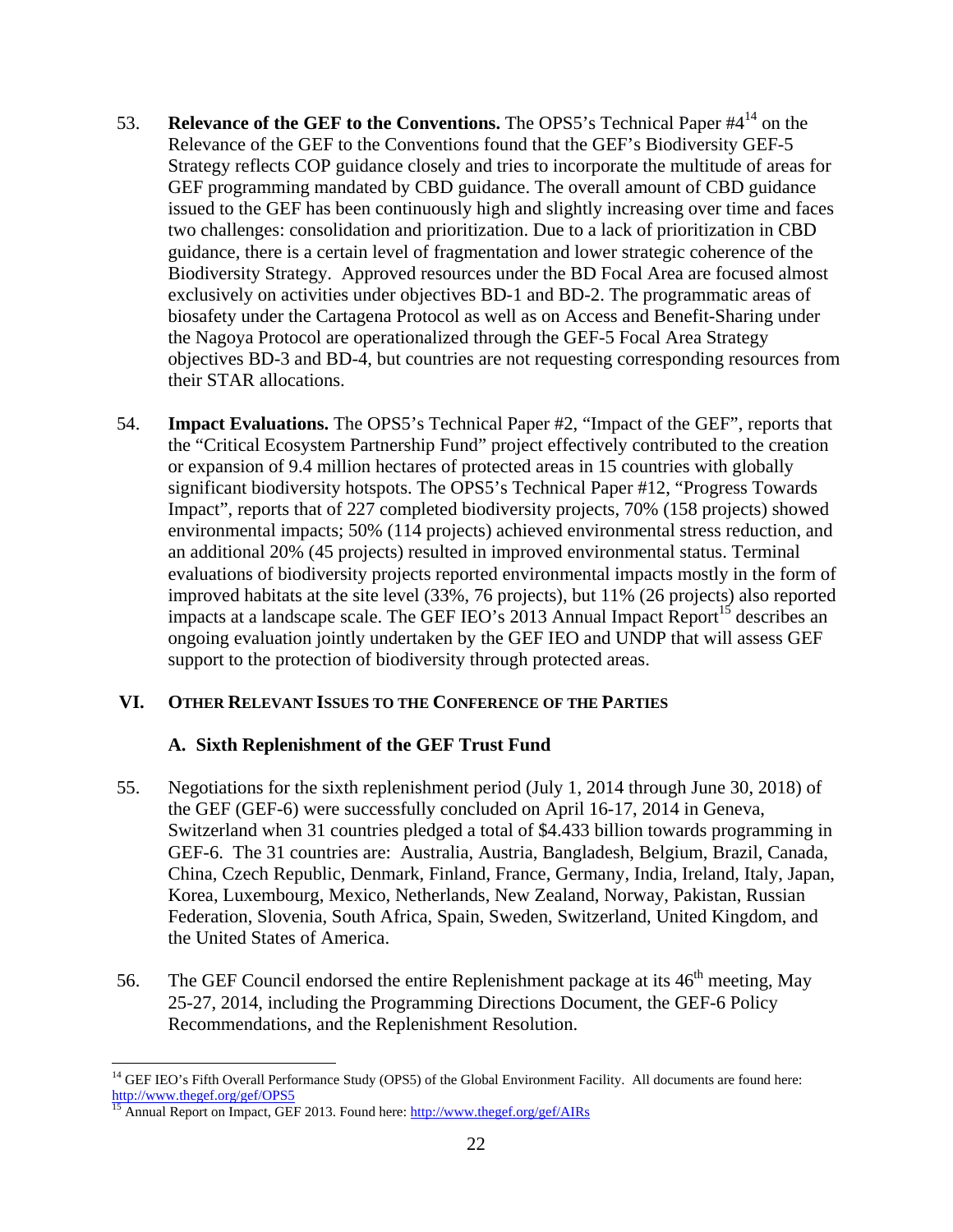57. In the case of biodiversity, \$1.296 billion was allocated to the biodiversity focal area in GEF-6 making biodiversity the largest single focal area in the GEF based on resources allocated. Furthermore, other elements of GEF-6 programming are directly relevant to the Strategic Plan for Biodiversity, 2011-2020 and the Aichi Targets including the SFM program (\$250 million), and two integrated approaches, "Taking Deforestation out of Commodity Supply Chains", and "Fostering Sustainability and Resilience for Food Security in Africa" which were allocated \$45 and \$60 million, respectively. Finally, biodiversity-relevant objectives and programs can be found in the International Waters and Land Degradation strategies, (sustainable fisheries and sustainable agriculture, respectively).

### **GEF-6 Policy Recommendations**

- 58. The policy recommendations are targeted towards an overall objective that the GEF as a whole deliver higher impacts in an effective and efficient manner, and cover the following six areas:
	- a. Differentiation;
	- b. Improving efficiency of the project cycle;
	- c. Enhancing engagement with the private sector;
	- d. Strengthening country and civil society engagement;
	- e. Enhancing gender mainstreaming; and
	- f. Strengthening results-based management and the knowledge management systems.
- 59. The full text of the policy recommendations can be found at: http://www.thegef.org/gef/sites/thegef.org/files/documents/GEF.C.46.07.Rev\_.01\_Summ ary of the Negotiations of the Sixth Replenishment of the GEF Trust Fund May 22 2014.pdf. Table 6 below presents the agreed Action Plan for Implementing the GEF-6 policy recommendations.

| Table 6: Action Plan for Implementing GEF-6 Policy Recommendations |                                                                                                                                                                                                                                                                                                                                                                                                                                                                                                                                                                         |
|--------------------------------------------------------------------|-------------------------------------------------------------------------------------------------------------------------------------------------------------------------------------------------------------------------------------------------------------------------------------------------------------------------------------------------------------------------------------------------------------------------------------------------------------------------------------------------------------------------------------------------------------------------|
| Council<br>Meeting<br>Date                                         | Action                                                                                                                                                                                                                                                                                                                                                                                                                                                                                                                                                                  |
| May<br>2014                                                        | Council approved a proposal for updating the STAR for GEF-6, including the following<br>modifications: (i) increasing the weight of the GDP per capita index to 0.08; (ii) lowering the<br>ceilings imposed on each focal area to 10 percent; and (iii) increasing the aggregate floor to \$6<br>million for LDCs. The Secretariat, in line with the mid-term evaluation of the STAR, and<br>OPS5 recommendations, to include a review of the feasibility of changing other elements of<br>the STAR system, and the procedures for flexible use of country allocations. |
|                                                                    | Council approved a policy for providing clarity in definitions and approaches to promoting<br>effective co-financing; indicate a level of ambition for the overall portfolio to reach a co-<br>financing ratio of at least 6:1; and create expectations for greater co-financing for upper middle<br>income countries that are not SIDS.                                                                                                                                                                                                                                |

#### **Table 6: Action Plan for Implementing GEF-6 Policy Recommendations**